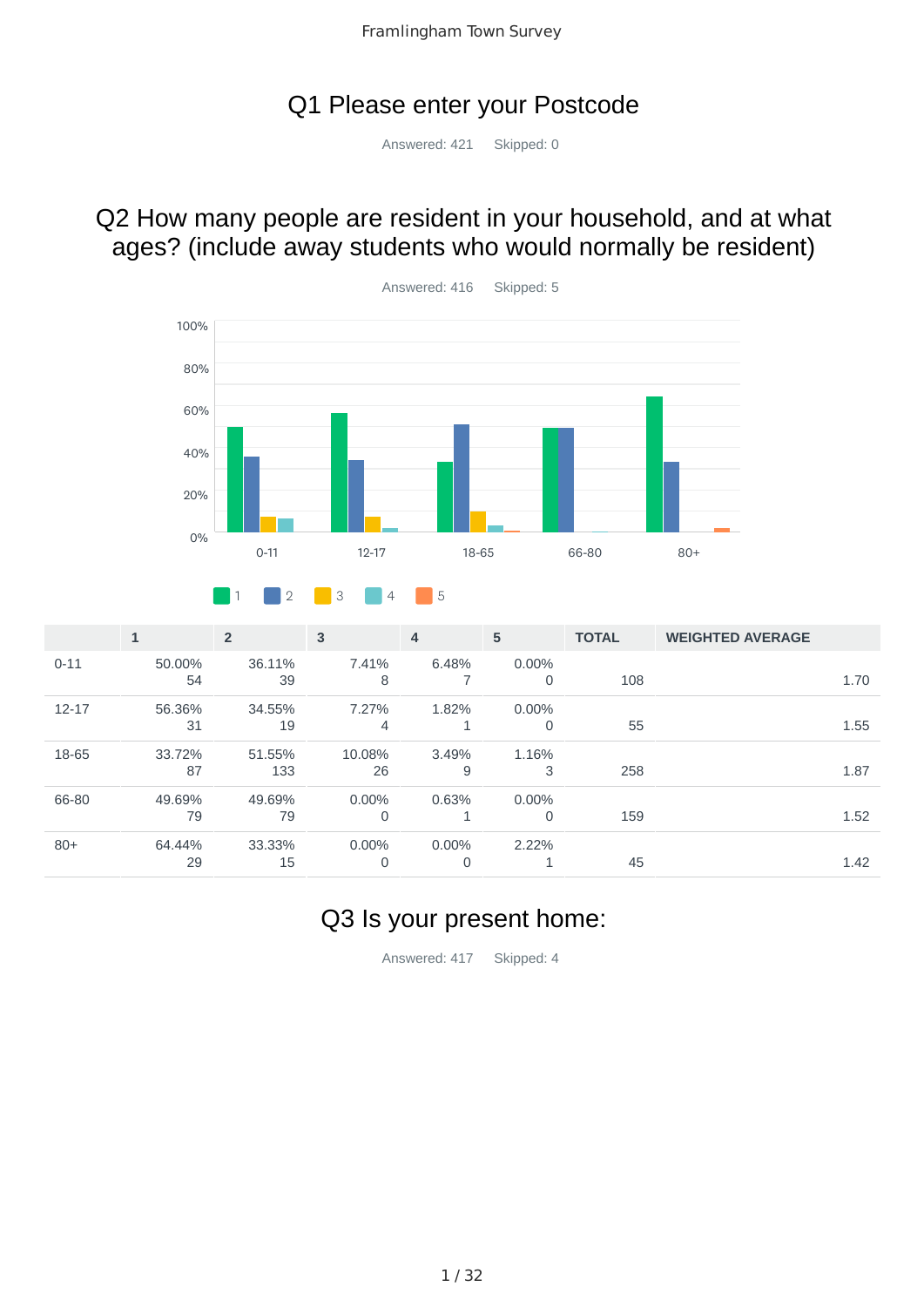

| <b>ANSWER CHOICES</b>                         | <b>RESPONSES</b> |     |
|-----------------------------------------------|------------------|-----|
| Owner occupied                                | 79.62%           | 332 |
| Rented                                        | 16.79%           | 70  |
| Shared Ownership                              | 2.40%            | 10  |
| Please also say if this is your "second" home | 1.20%            | 5   |
| <b>TOTAL</b>                                  |                  | 417 |

# Q4 How long has your family lived in Framlingham?



| <b>ANSWER CHOICES</b> | <b>RESPONSES</b> |    |
|-----------------------|------------------|----|
| 4 yrs or less         | 29.19%<br>122    |    |
| $5 - 10$ yrs          | 14.59%           | 61 |
| More than 10 yrs      | 56.22%<br>235    |    |
| <b>TOTAL</b>          | 418              |    |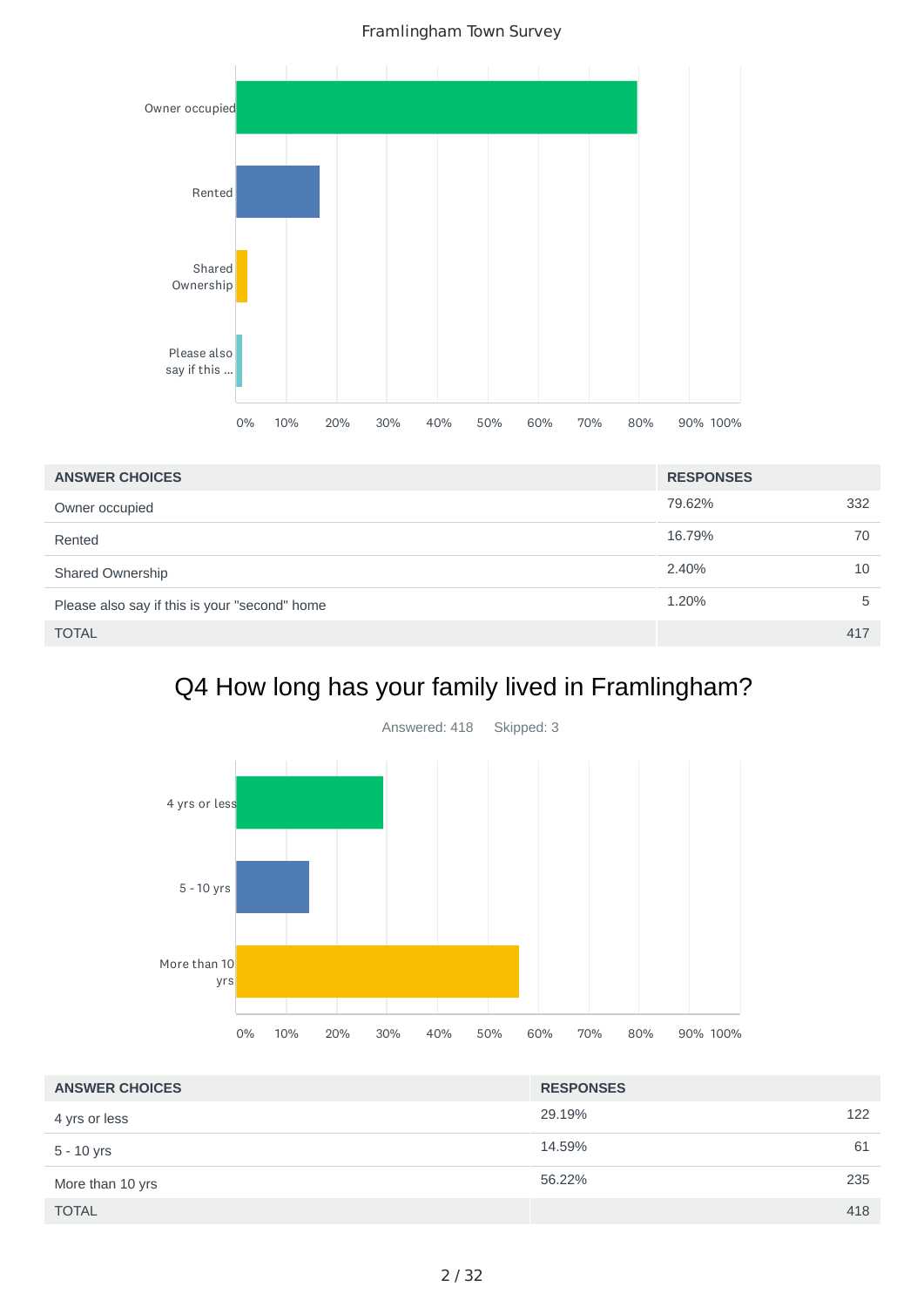

## Q5 Employment - Please tick how many in each category

1 2 3 4 5

|                            | $\mathbf{1}$  | $\overline{2}$ | 3                       | $\overline{4}$       | 5          | <b>TOTAL</b> | <b>WEIGHTED AVERAGE</b> |
|----------------------------|---------------|----------------|-------------------------|----------------------|------------|--------------|-------------------------|
| Student                    | 34.57%<br>28  | 50.62%<br>41   | 6.17%<br>5              | 6.17%<br>5           | 2.47%<br>2 | 81           | 1.91                    |
| Retired                    | 45.13%<br>102 | 53.98%<br>122  | 0.44%<br>1              | $0.00\%$<br>$\Omega$ | 0.44%<br>1 | 226          | 1.57                    |
| Unemployed                 | 92.31%<br>12  | 0.00%<br>0     | 0.00%<br>0              | 0.00%<br>$\mathbf 0$ | 7.69%<br>1 | 13           | 1.31                    |
| Work from home             | 88.00%<br>22  | 8.00%<br>2     | 0.00%<br>$\Omega$       | 0.00%<br>$\Omega$    | 4.00%<br>1 | 25           | 1.24                    |
| Self-employed              | 68.57%<br>48  | 28.57%<br>20   | 1.43%<br>1              | $0.00\%$<br>0        | 1.43%<br>1 | 70           | 1.37                    |
| Employed in Framlingham    | 76.62%<br>59  | 20.78%<br>16   | 1.30%<br>1              | 0.00%<br>$\Omega$    | 1.30%<br>1 | 77           | 1.29                    |
| Employed within 20miles    | 80.34%<br>94  | 15.38%<br>18   | 3.42%<br>4              | $0.00\%$<br>0        | 0.85%<br>1 | 117          | 1.26                    |
| Employed more than 20miles | 75.51%<br>37  | 22.45%<br>11   | $0.00\%$<br>$\mathbf 0$ | $0.00\%$<br>0        | 2.04%<br>1 | 49           | 1.31                    |

# Q6 If you have children how many attend a school in Framlingham?

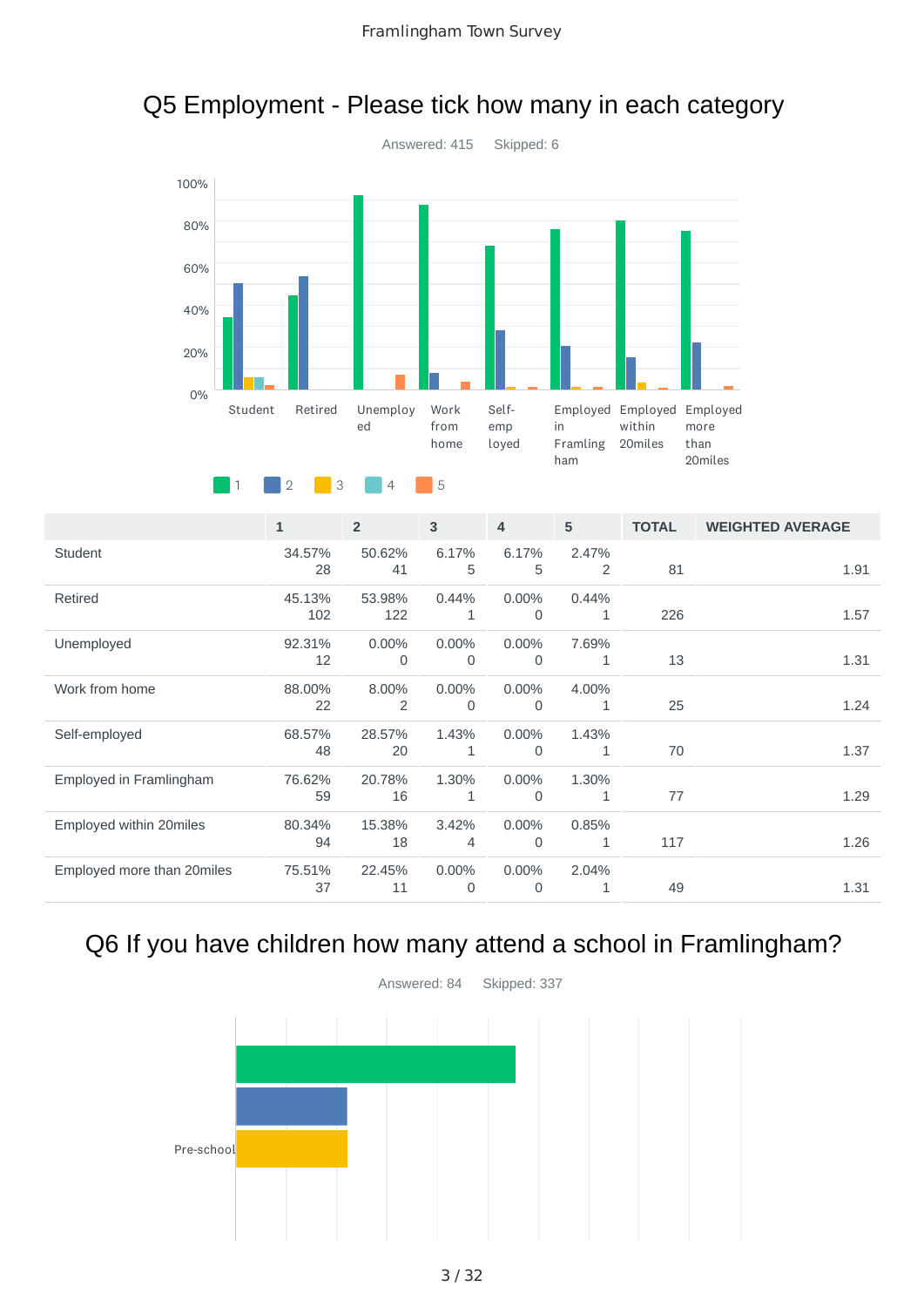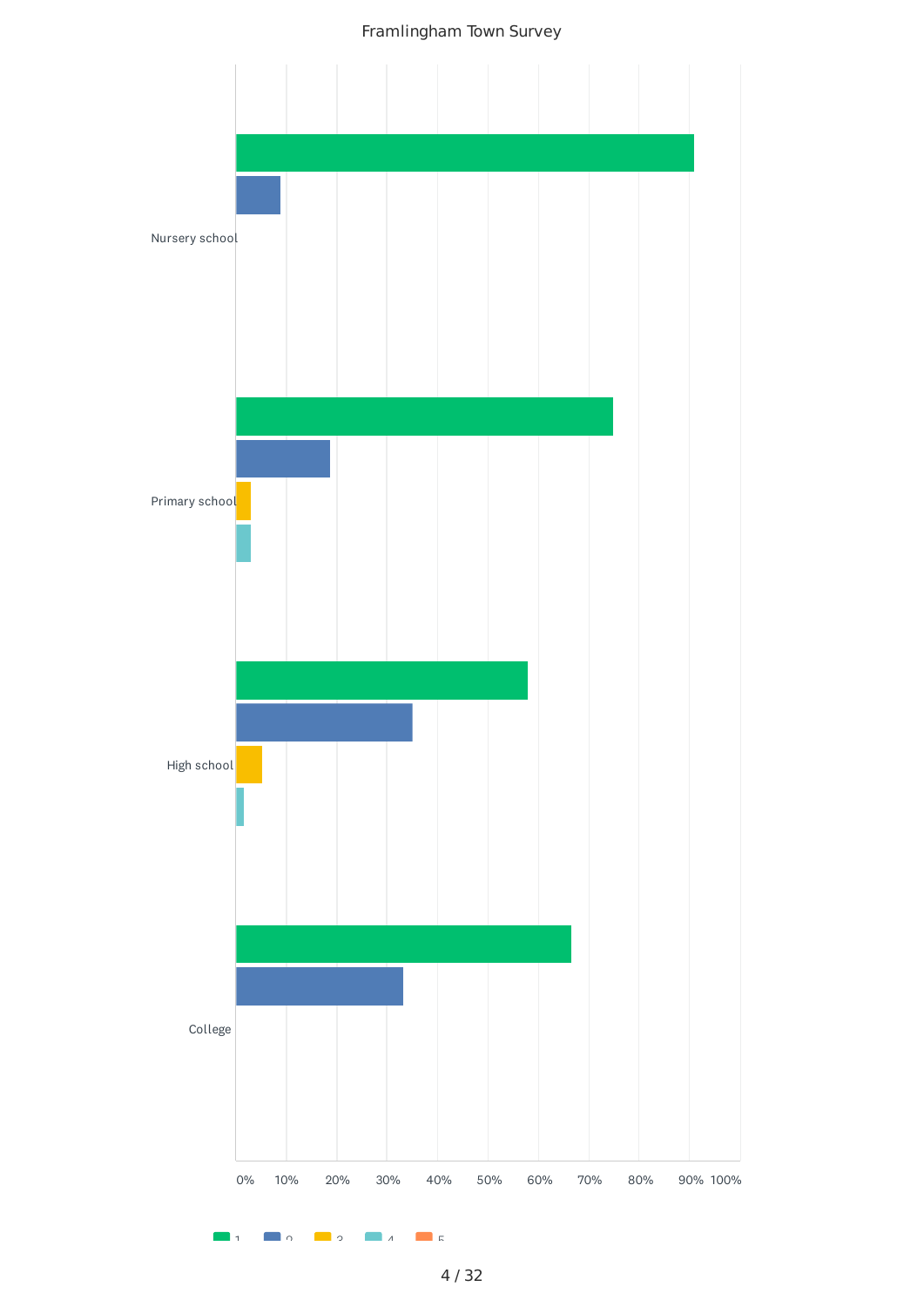|                |              | $\circ$<br>∠   |               | O                     |               |              |                         |
|----------------|--------------|----------------|---------------|-----------------------|---------------|--------------|-------------------------|
|                | $\mathbf{1}$ | $\overline{2}$ | 3             | $\overline{4}$        | 5             | <b>TOTAL</b> | <b>WEIGHTED AVERAGE</b> |
| Pre-school     | 55.56%<br>5  | 22.22%<br>2    | 22.22%<br>2   | $0.00\%$<br>0         | 0.00%<br>0    | 9            | 1.67                    |
| Nursery school | 90.91%<br>10 | 9.09%<br>1     | $0.00\%$<br>0 | 0.00%<br>$\Omega$     | $0.00\%$<br>0 | 11           | 1.09                    |
| Primary school | 75.00%<br>24 | 18.75%<br>6    | 3.13%         | 3.13%                 | $0.00\%$<br>0 | 32           | 1.34                    |
| High school    | 57.89%<br>33 | 35.09%<br>20   | 5.26%<br>3    | 1.75%<br>$\mathbf{1}$ | $0.00\%$<br>0 | 57           | 1.51                    |
| College        | 66.67%<br>4  | 33.33%<br>2    | $0.00\%$<br>0 | $0.00\%$<br>0         | $0.00\%$<br>0 | 6            | 1.33                    |

## Q7 If not where are your children educated?



| <b>ANSWER CHOICES</b>                      | <b>RESPONSES</b> |                |
|--------------------------------------------|------------------|----------------|
| At home                                    | 12.90%           | $\overline{4}$ |
| Away from Framlingham - locally            | 41.94%           | 13             |
| Away from Framlingham - more than 10 miles | 54.84%           |                |
| Total Respondents: 31                      |                  |                |

# Q8 Where do your children take part in activities in Framlingham?

Answered: 100 Skipped: 321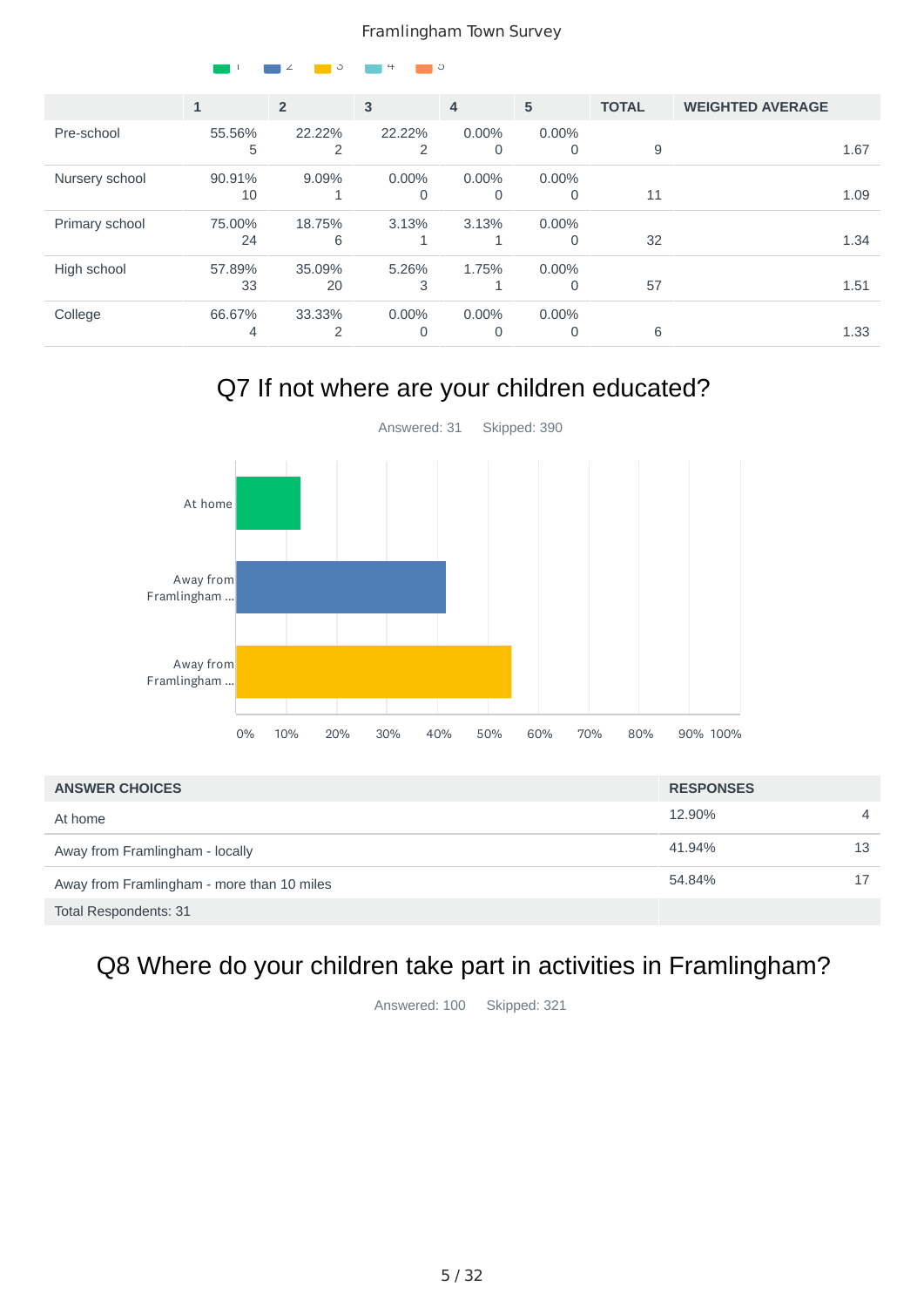

| <b>ANSWER CHOICES</b>             | <b>RESPONSES</b> |    |
|-----------------------------------|------------------|----|
| <b>Primary School</b>             | 27.00%           | 27 |
| High School                       | 52.00%           | 52 |
| Framlingham College               | 49.00%           | 49 |
| The Sports Club Facilities        | 33.00%           | 33 |
| The Scout & Guide Group Clubhouse | 22.00%           | 22 |
| <b>FAYAP</b>                      | 21.00%           | 21 |
| Pageant Field Playground          | 55.00%           | 55 |
| Other Playground                  | 22.00%           | 22 |
| Library                           | 36.00%           | 36 |
| St Michaels Rooms                 | 18.00%           | 18 |
| <b>Other Halls</b>                | 3.00%            | 3  |
| The Castle                        | 39.00%           | 39 |
| Total Respondents: 100            |                  |    |

# Q9 Do your children need to travel outside Framlingham for activities?

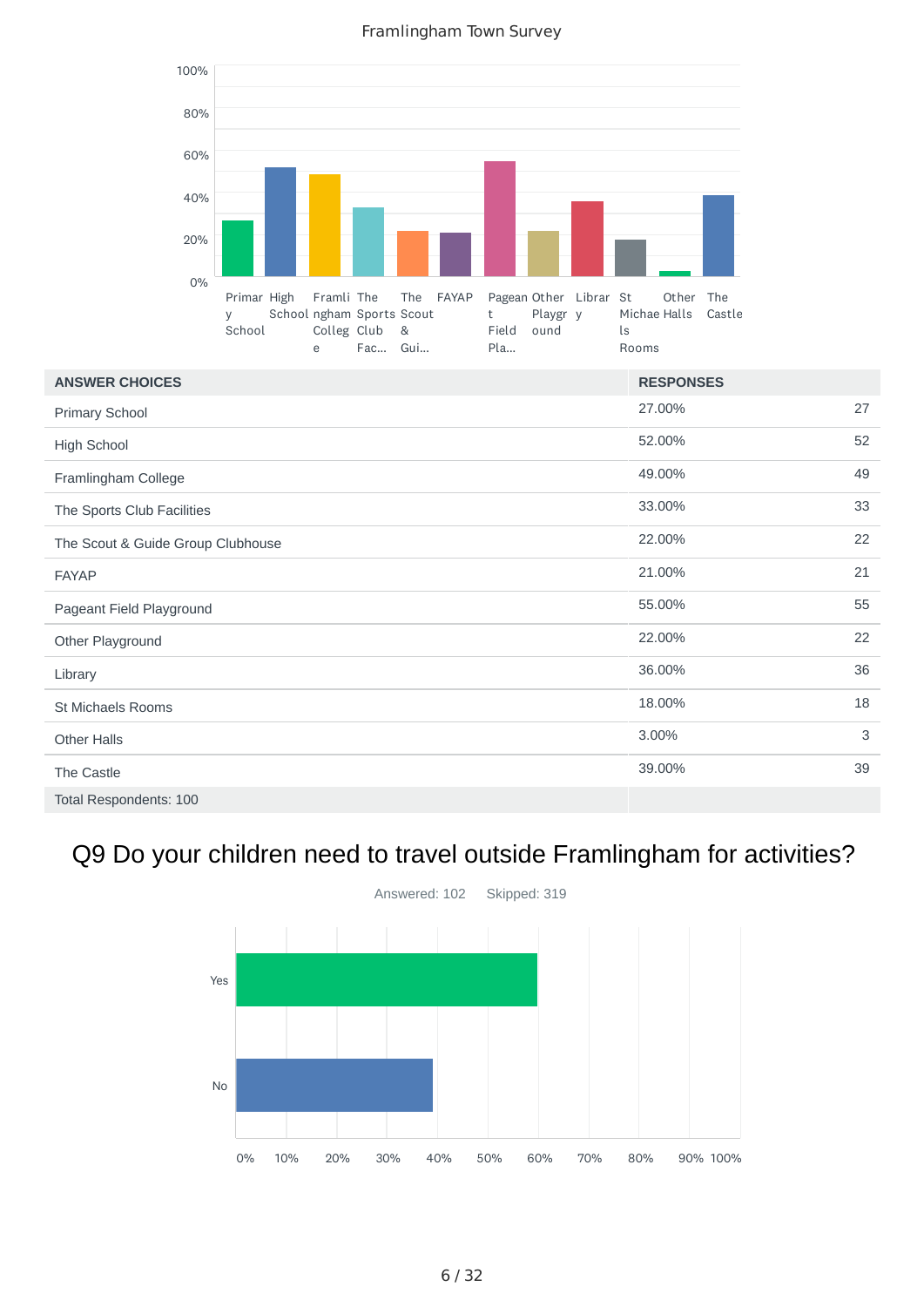| <b>ANSWER CHOICES</b> | <b>RESPONSES</b> |     |
|-----------------------|------------------|-----|
| Yes                   | 59.80%           | 61  |
| <b>No</b>             | 39.22%           | 40  |
| <b>TOTAL</b>          |                  | 102 |

### Q10 What additional indoor and outdoor facilities for children and teenagers would it be good to have in Framlingham, and for what activities?

Answered: 95 Skipped: 326

# Q11 Do you and your family take part in community & leisure activities?



### Q12 Are there activities which members of your household would like to do but can not be done in Framlingham?

Answered: 308 Skipped: 113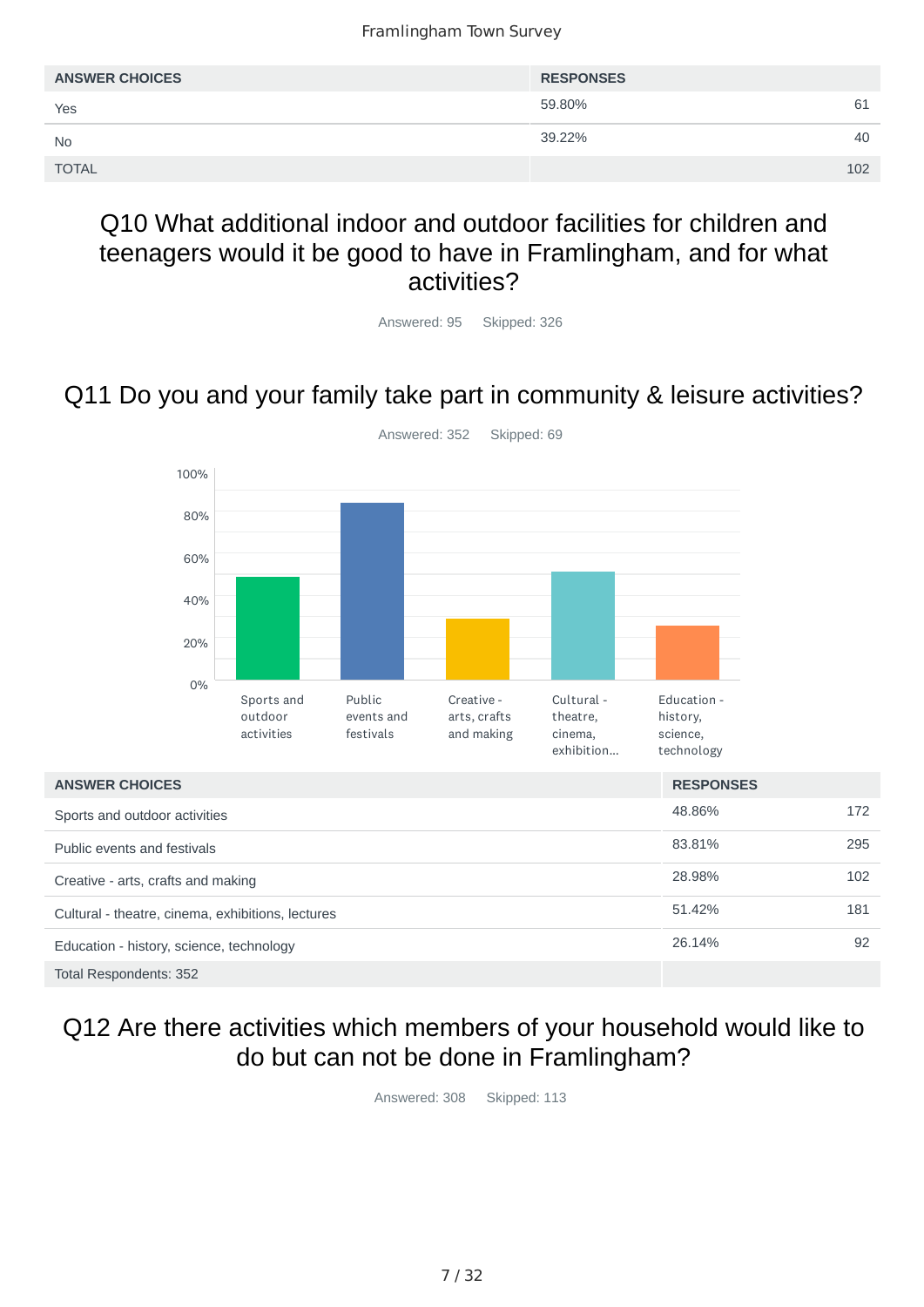

| <b>ANSWER CHOICES</b> | <b>RESPONSES</b> |     |
|-----------------------|------------------|-----|
| Yes                   | 40.91%           | 126 |
| <b>No</b>             | 56.17%           | 173 |
| <b>TOTAL</b>          |                  | 308 |

## Q13 Which community facilities do members of your household use, and how often?

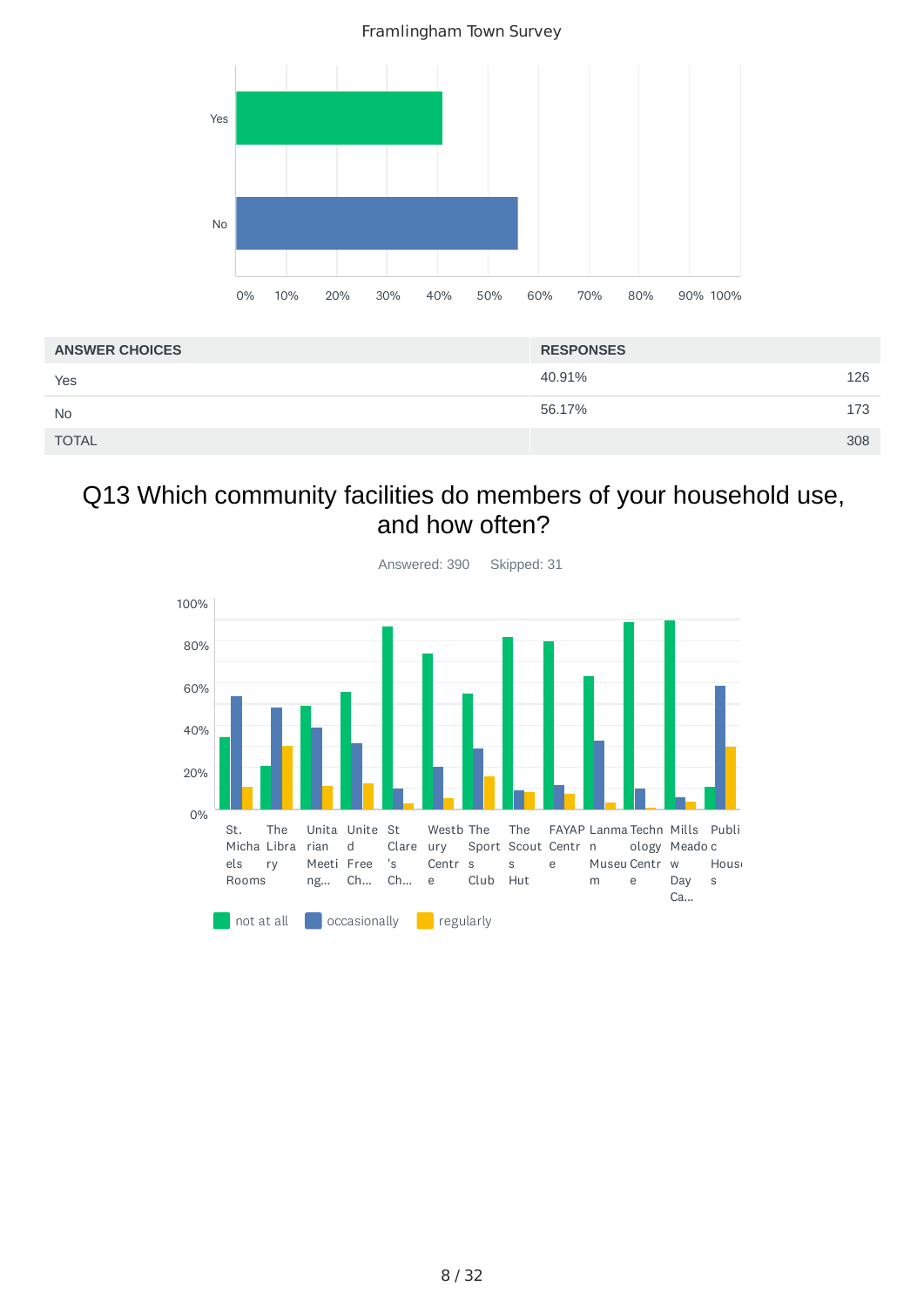|                                | <b>NOT AT ALL</b> | <b>OCCASIONALLY</b> | <b>REGULARLY</b> | <b>TOTAL</b> |
|--------------------------------|-------------------|---------------------|------------------|--------------|
| St. Michaels Rooms             | 34.62%<br>117     | 54.14%<br>183       | 11.24%<br>38     | 338          |
| The Library                    | 21.23%<br>76      | 48.32%<br>173       | 30.45%<br>109    | 358          |
| <b>Unitarian Meeting House</b> | 49.68%<br>155     | 38.78%<br>121       | 11.54%<br>36     | 312          |
| United Free Church             | 55.88%<br>171     | 31.70%<br>97        | 12.42%<br>38     | 306          |
| St Clare's Church              | 87.02%<br>248     | 10.18%<br>29        | 2.81%<br>8       | 285          |
| <b>Westbury Centre</b>         | 73.99%<br>219     | 20.27%<br>60        | 5.74%<br>17      | 296          |
| The Sports Club                | 55.03%<br>164     | 28.86%<br>86        | 16.11%<br>48     | 298          |
| The Scouts Hut                 | 82.17%<br>235     | 9.44%<br>27         | 8.39%<br>24      | 286          |
| <b>FAYAP Centre</b>            | 80.22%<br>223     | 12.23%<br>34        | 7.55%<br>21      | 278          |
| Lanman Museum                  | 63.42%<br>189     | 32.89%<br>98        | 3.69%<br>11      | 298          |
| <b>Technology Centre</b>       | 89.05%<br>244     | 9.85%<br>27         | 1.09%<br>3       | 274          |
| Mills Meadow Day Care Centre   | 90.07%<br>254     | 6.03%<br>17         | 3.90%<br>11      | 282          |
| <b>Public Houses</b>           | 10.87%<br>40      | 58.97%<br>217       | 30.16%<br>111    | 368          |

## Q14 A new pavilion has recently been built on the Pageant field. Do you expect members of your household will be using this facility?



| <b>ANSWER CHOICES</b> | <b>RESPONSES</b> |     |
|-----------------------|------------------|-----|
| Yes                   | 37.34%           | 143 |
| <b>No</b>             | 60.84%           | 233 |
| <b>TOTAL</b>          |                  | 383 |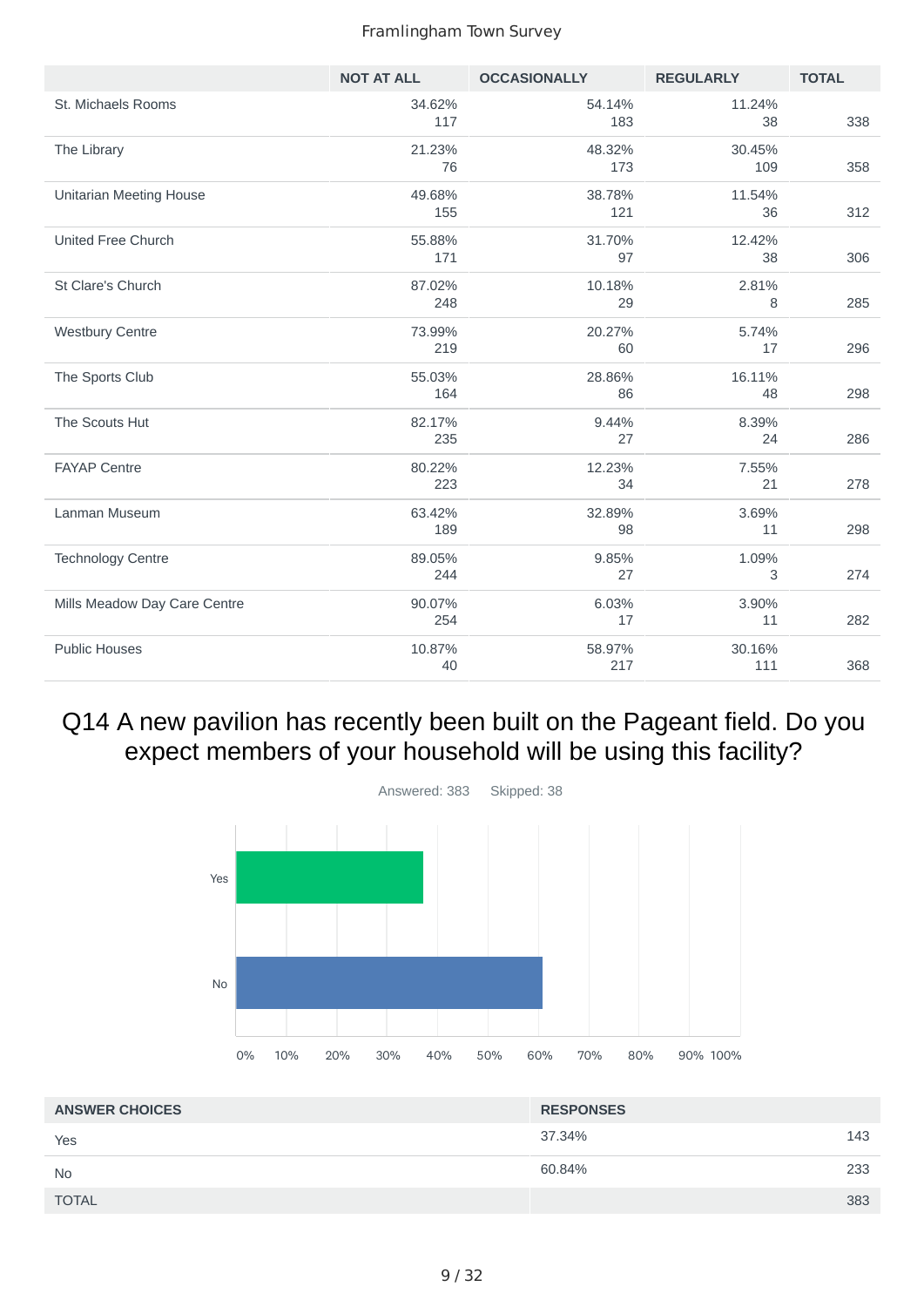### Q15 Would the following facilities in the Pageant Field be a good idea if they were provided and would your family use them?



## Q16 How do members of your household find out what is going on in Framlingham? (please tick all applicable)

Answered: 396 Skipped: 25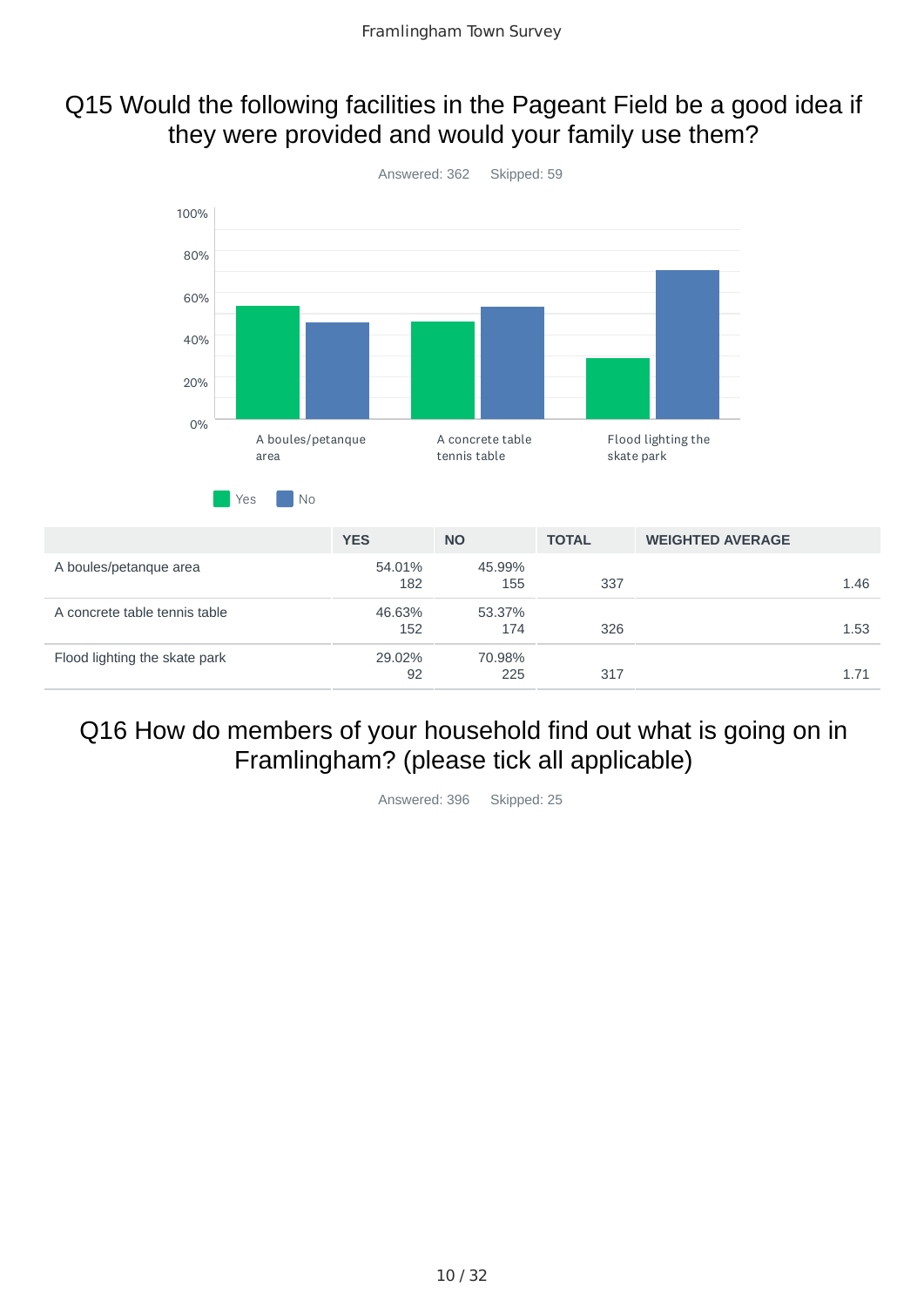

| <b>ANSWER CHOICES</b>          | <b>RESPONSES</b> |     |
|--------------------------------|------------------|-----|
| Framlingham.com                | 29.55%           | 117 |
| <b>Town Council Newsletter</b> | 34.09%           | 135 |
| Framfare                       | 77.78%           | 308 |
| <b>Community News</b>          | 25.00%           | 99  |
| About Fram                     | 40.91%           | 162 |
| Instagram                      | 8.84%            | 35  |
| Email                          | 13.13%           | 52  |
| Facebook                       | 31.31%           | 124 |
| Twitter                        | 3.28%            | 13  |
| Display boards                 | 45.45%           | 180 |
| Word of mouth                  | 71.72%           | 284 |
| Total Respondents: 396         |                  |     |

### Q17 What impact do you think recent new development is having on the town?

Answered: 344 Skipped: 77

#### 11 / 32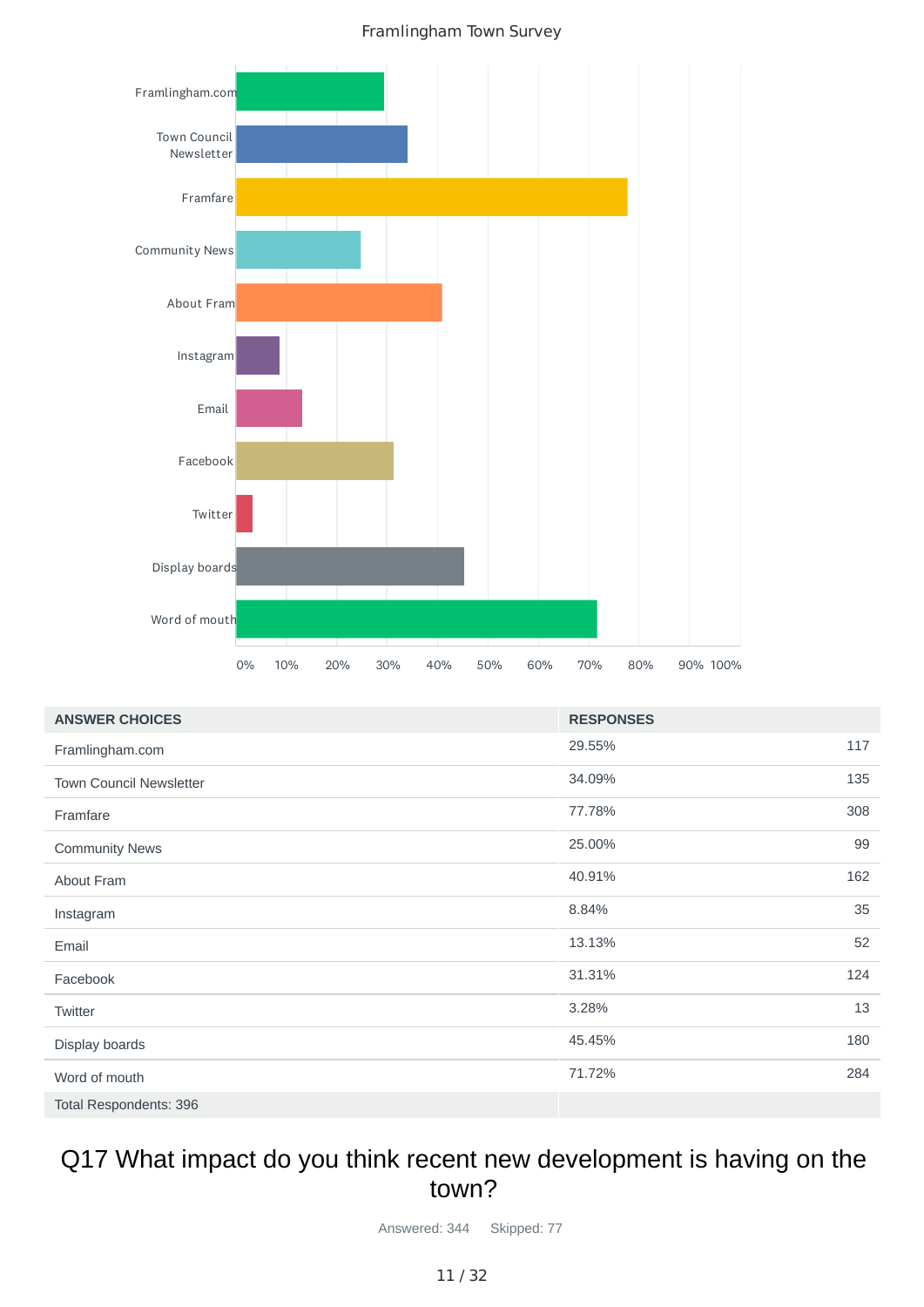### Q18 New housing development has provided additional funding via Community Infrastructure Levy. How does your household think this should be used to benefit the town?



31.22% 123 16.50% 65 43.91% 173 71.07% 280 68.27% 269 48.48% 191 Total Respondents: 394 **ANSWER CHOICES RESPONSES** Indoor sports facilities Special fitness facilities for people in need Large community hall Additional parking Improving traffic flow Expanding recycling facilities

## Q19 How many cars, vans or motorcycles does your household use?

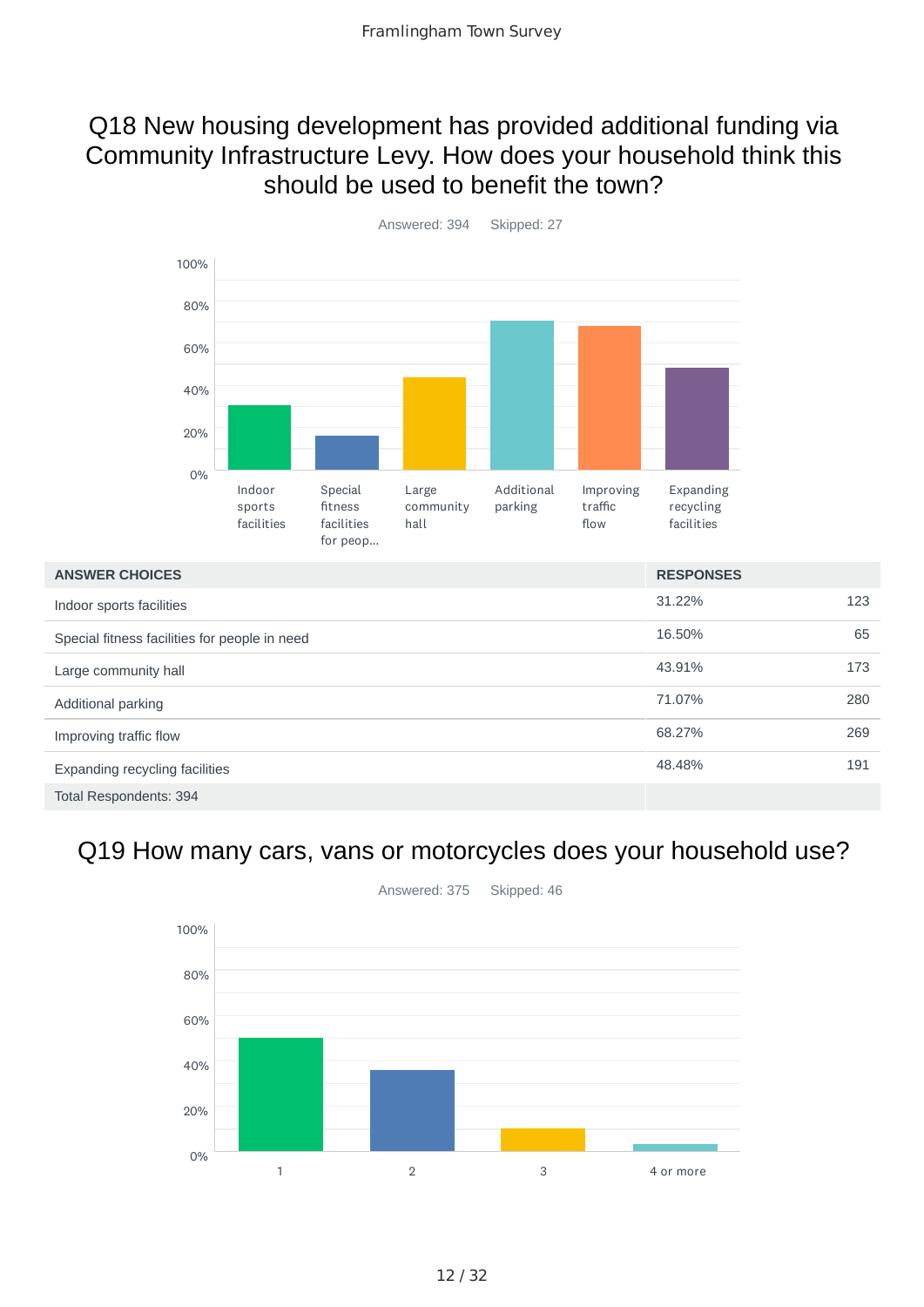| <b>ANSWER CHOICES</b> | <b>RESPONSES</b> |     |
|-----------------------|------------------|-----|
| 1                     | 50.13%           | 188 |
| 2                     | 36.27%           | 136 |
| 3                     | 10.13%           | 38  |
| 4 or more             | 3.47%            | 13  |
| <b>TOTAL</b>          |                  | 375 |

# Q20 Do you have off road parking?



| <b>ANSWER CHOICES</b> | <b>RESPONSES</b> |     |
|-----------------------|------------------|-----|
| Yes                   | 90.46%           | 351 |
| <b>No</b>             | 9.28%            | 36  |
| <b>TOTAL</b>          |                  | 388 |

# Q21 How do your children get to school?

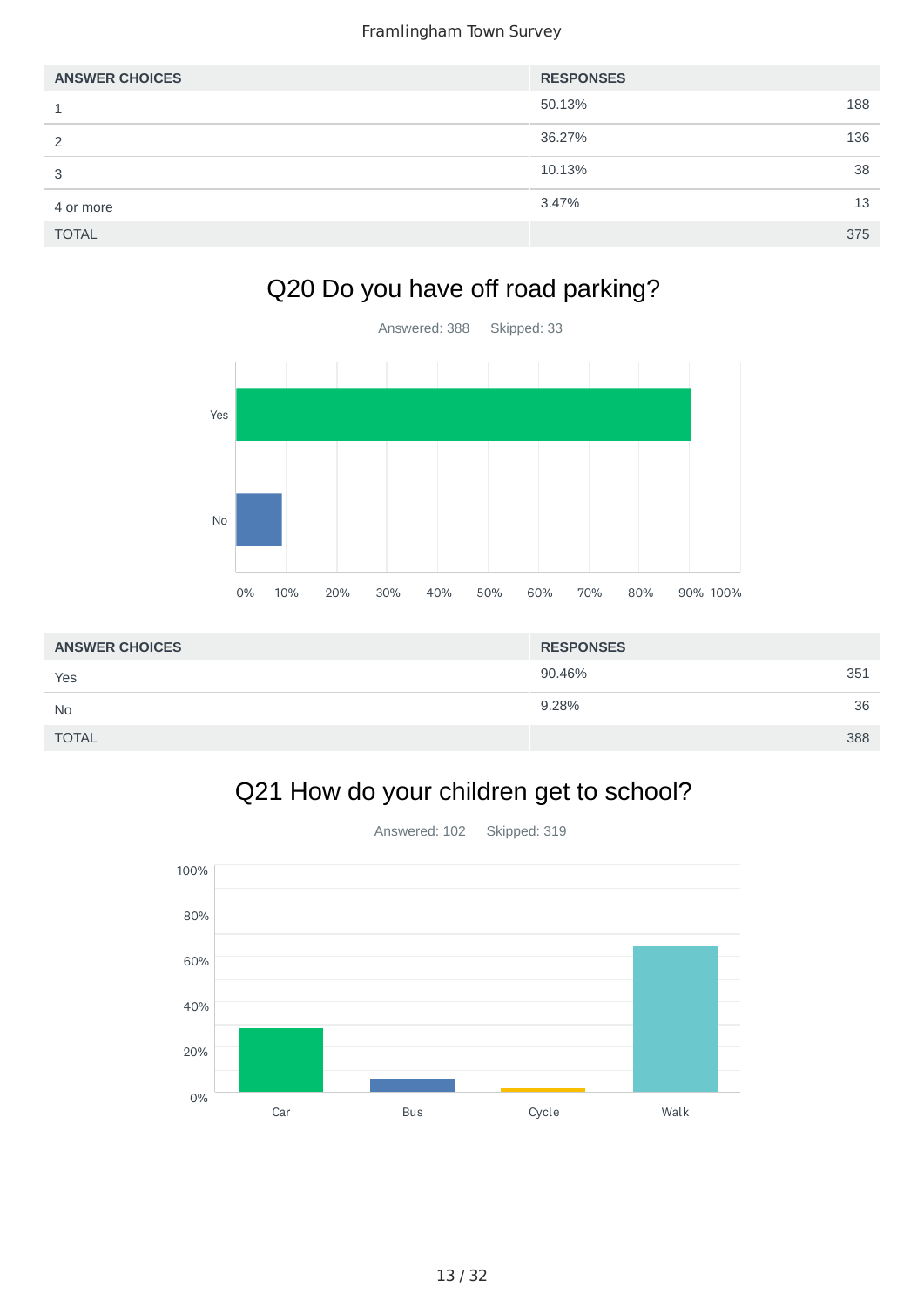| <b>ANSWER CHOICES</b>  | <b>RESPONSES</b> |    |
|------------------------|------------------|----|
| Car                    | 28.43%           | 29 |
| <b>Bus</b>             | 5.88%            | 6  |
| Cycle                  | 1.96%            | 2  |
| Walk                   | 64.71%           | 66 |
| Total Respondents: 102 |                  |    |

## Q22 What mode of transport do members of your household use to get to work? (please give details for all those that apply)

Answered: 220 Skipped: 201

| <b>ANSWER CHOICES</b>  | <b>RESPONSES</b> |     |
|------------------------|------------------|-----|
| Car - how many people? | 84.09%           | 185 |
| Bus - which route?     | 7.27%            | 16  |
| Train - which station? | 8.18%            | 18  |
| Cycle                  | 5.00%            | 11  |
| Motorbike              | 4.09%            | 9   |
| Mobility scooter       | 1.36%            | 3   |
| None - walk to work    | 29.09%           | 64  |

# Q23 Is traffic congestion and parking a problem for your household?



| <b>ANSWER CHOICES</b> | <b>RESPONSES</b> |     |
|-----------------------|------------------|-----|
| Yes                   | 55.91%           | 213 |
| <b>No</b>             | 42.26%           | 161 |
| <b>TOTAL</b>          |                  | 381 |

Q24 Please tick whichever is relevant to your household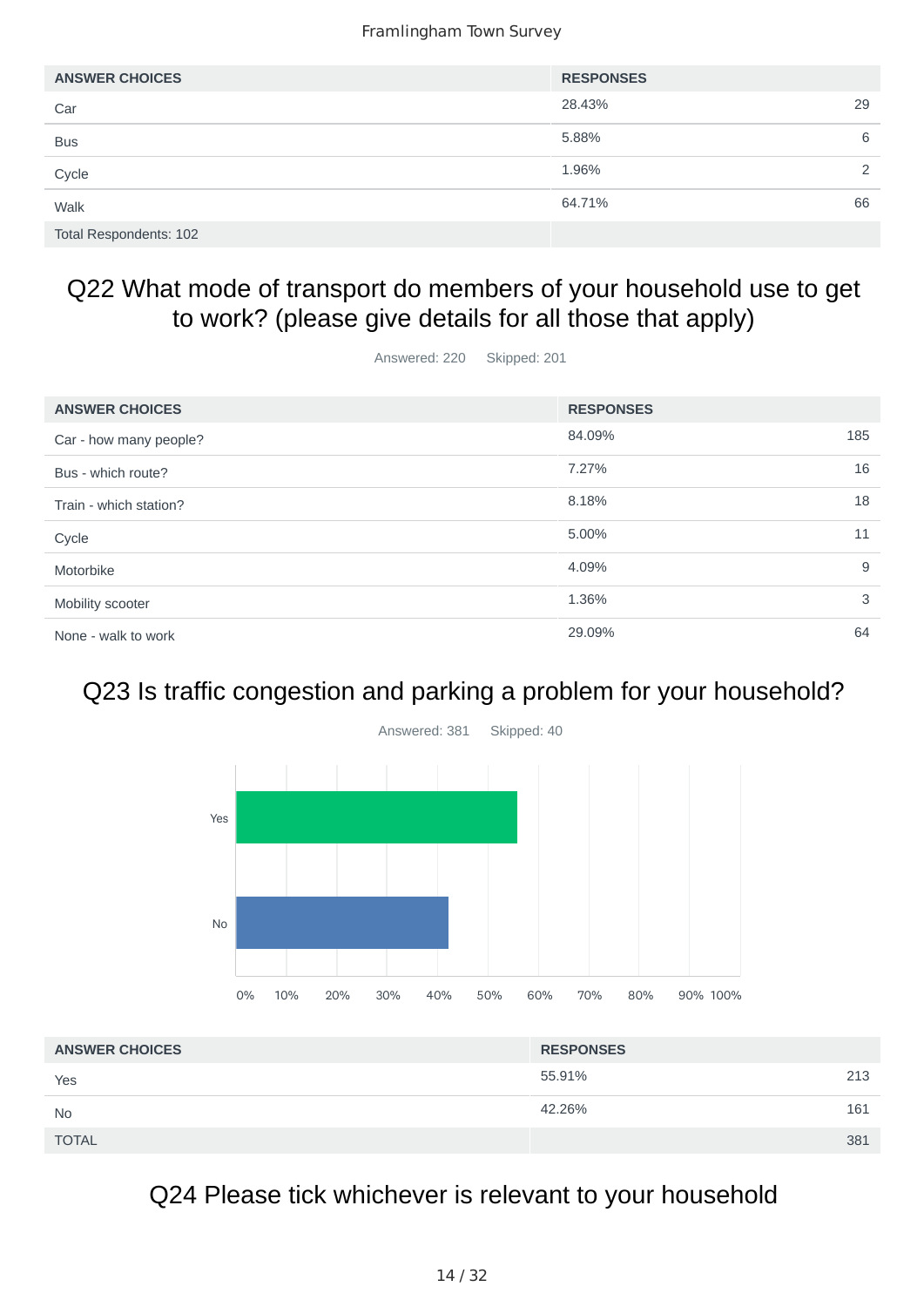Answered: 392 Skipped: 29



| <b>ANSWER CHOICES</b>                                                        | <b>RESPONSES</b> |     |
|------------------------------------------------------------------------------|------------------|-----|
| We usually walk into town                                                    | 82.91%           | 325 |
| We travel regularly into town by car                                         | 22.19%           | 87  |
| We do not find parking a problem in town                                     | 9.44%            | 37  |
| We find parking a problem in town                                            | 45.92%           | 180 |
| We find parking a problem at home                                            | 15.31%           | 60  |
| We would use cycle and mobility scooter ways if available                    | 14.29%           | 56  |
| We find certain streets congested with traffic at rush hour and on Saturdays | 56.38%           | 221 |
| We find certain streets congested with traffic all the time                  | 37.24%           | 146 |
| <b>Total Respondents: 392</b>                                                |                  |     |

## Q25 When considering new car parking facilities would your household agree to converting the Cemetery driveway into parking for approx 19 cars?

Answered: 387 Skipped: 34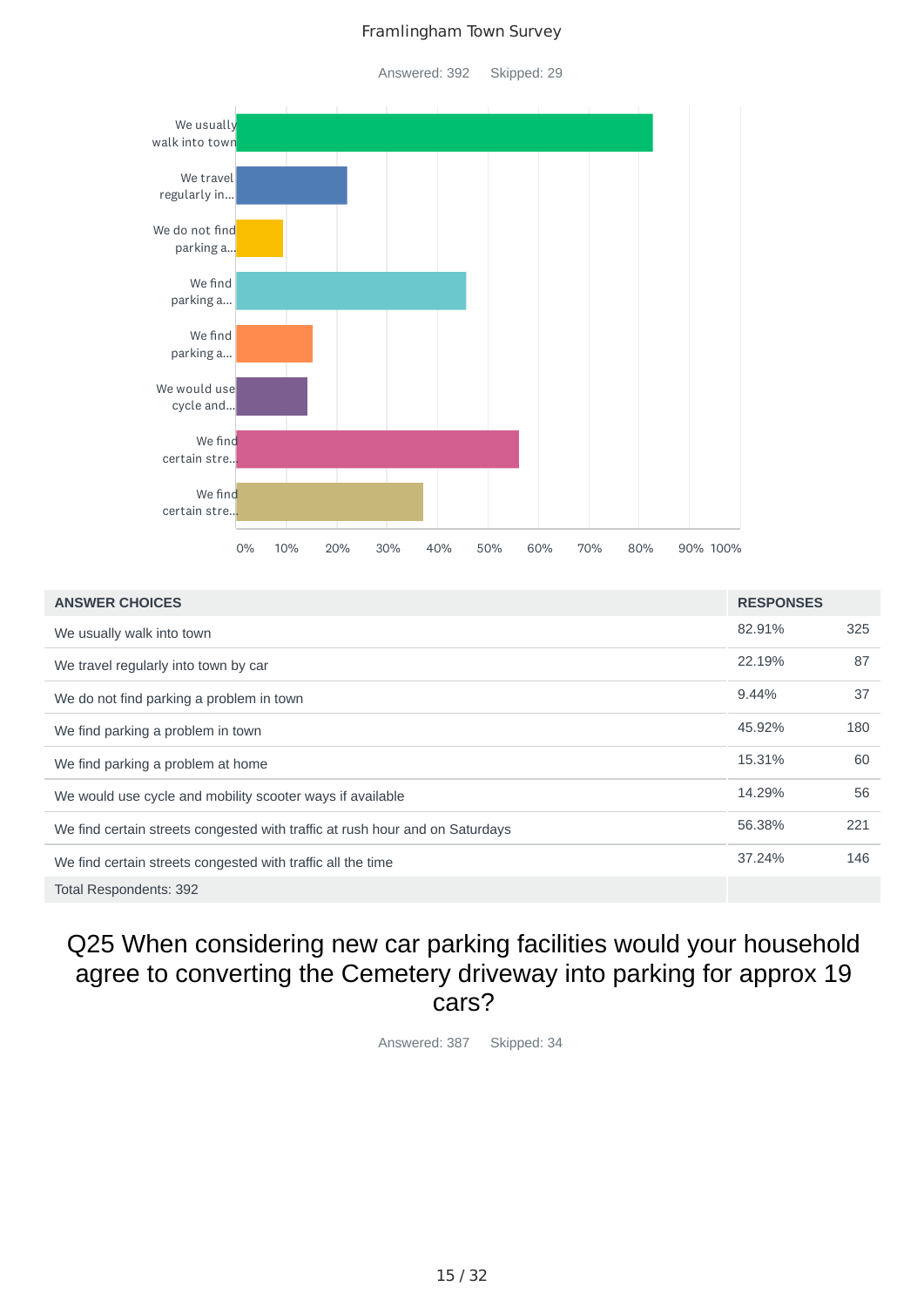Framlingham Town Survey



## Q26 Community transport buses can help to access the town. If a bus were available how would your household use it? Tick any that apply below

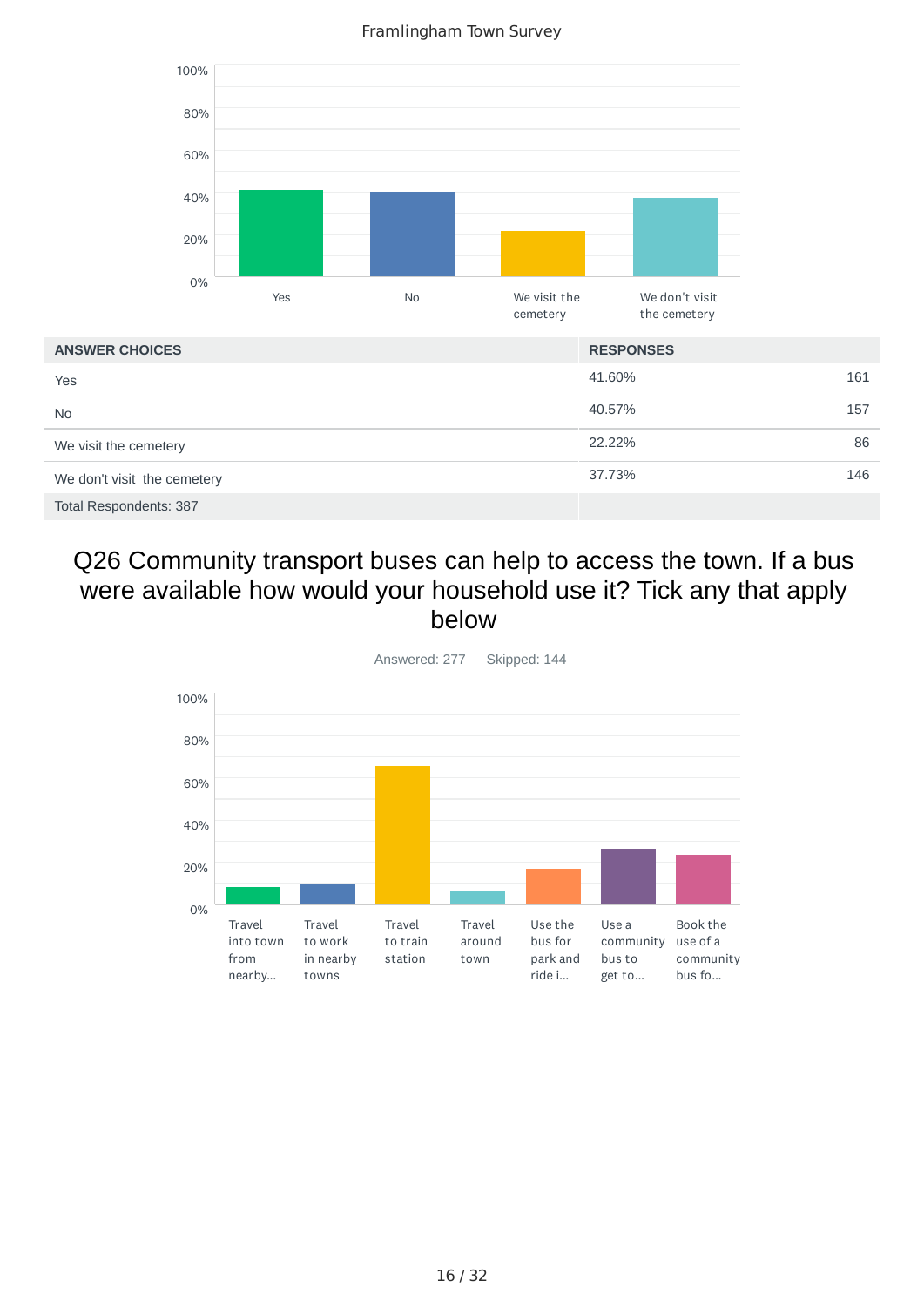| <b>ANSWER CHOICES</b>                                                     | <b>RESPONSES</b> |     |
|---------------------------------------------------------------------------|------------------|-----|
| Travel into town from nearby villages                                     | 8.66%            | 24  |
| Travel to work in nearby towns                                            | 10.11%           | 28  |
| Travel to train station                                                   | 66.06%           | 183 |
| Travel around town                                                        | 6.50%            | 18  |
| Use the bus for park and ride into and around town                        | 16.97%           | 47  |
| Use a community bus to get to activities and events                       | 26.35%           | 73  |
| Book the use of a community bus for private evening activities and events | 24.19%           | 67  |
|                                                                           |                  |     |

Total Respondents: 277

## Q27 Is the range of shops and services in the town adequate for most of your households needs?



## Q28 If a member of your household has mobility issues do you find it difficult to access the shops and services in Framlingham? (please leave this blank if mobility is not an issue)

Answered: 86 Skipped: 335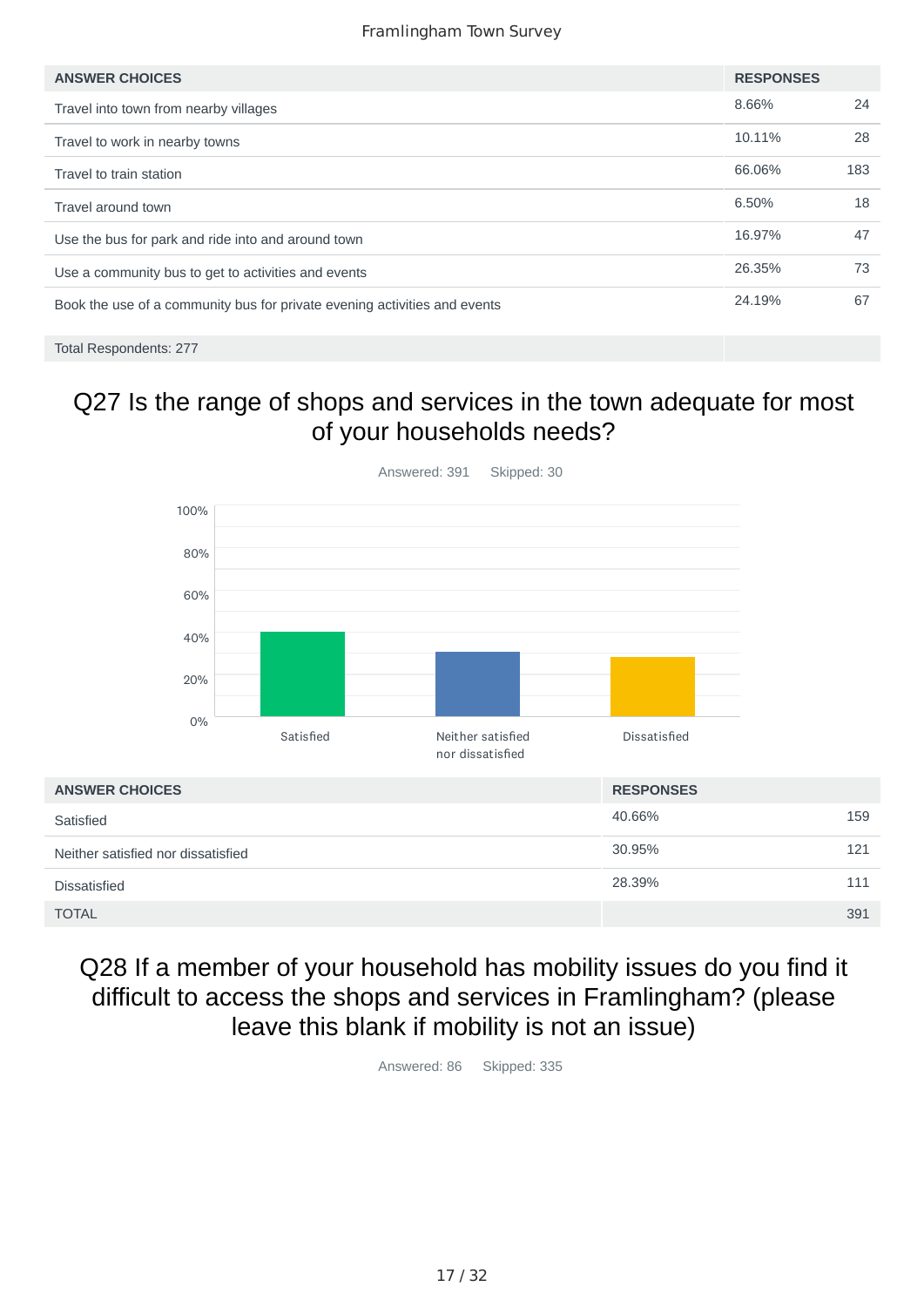Framlingham Town Survey



| <b>ANSWER CHOICES</b> | <b>RESPONSES</b> |    |
|-----------------------|------------------|----|
| Yes                   | 47.67%           | 41 |
| <b>No</b>             | 47.67%           | 41 |
| <b>TOTAL</b>          |                  | 86 |

## Q29 Do members of your household shop in other towns for the following items?



|                 | <b>REGULARLY</b> | <b>SOMETIMES</b> | <b>NEVER</b> | <b>TOTAL</b> | <b>WEIGHTED AVERAGE</b> |      |
|-----------------|------------------|------------------|--------------|--------------|-------------------------|------|
| Food            | 60.69%           | 36.41%           | 2.90%        |              |                         |      |
|                 | 230              | 138              | 11           | 379          |                         | 1.42 |
| Clothes         | 63.56%           | 31.23%           | 5.21%        |              |                         |      |
|                 | 232              | 114              | 19           | 365          |                         | 1.42 |
| Household Items | 52.73%           | 43.72%           | $3.55\%$     |              |                         |      |
|                 | 193              | 160              | 13           | 366          |                         | 1.51 |

Regularly **Sometimes** Never

# Q30 Do members of your household shop online?

Answered: 391 Skipped: 30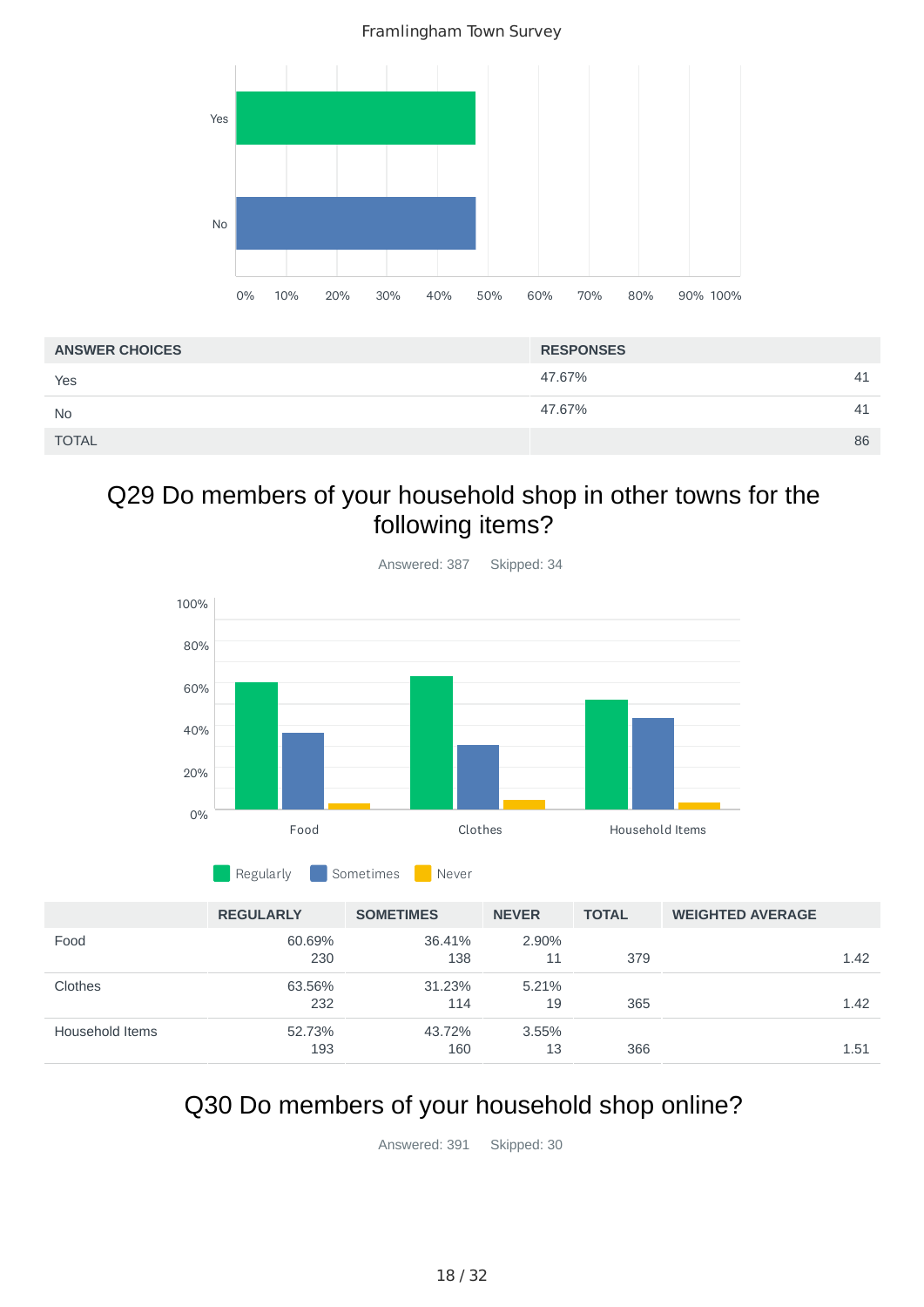

# Q31 Do you have home delivery of groceries



Answered: 387 Skipped: 34

## Q32 Are there any new shops you would like to see in the town?

Answered: 359 Skipped: 62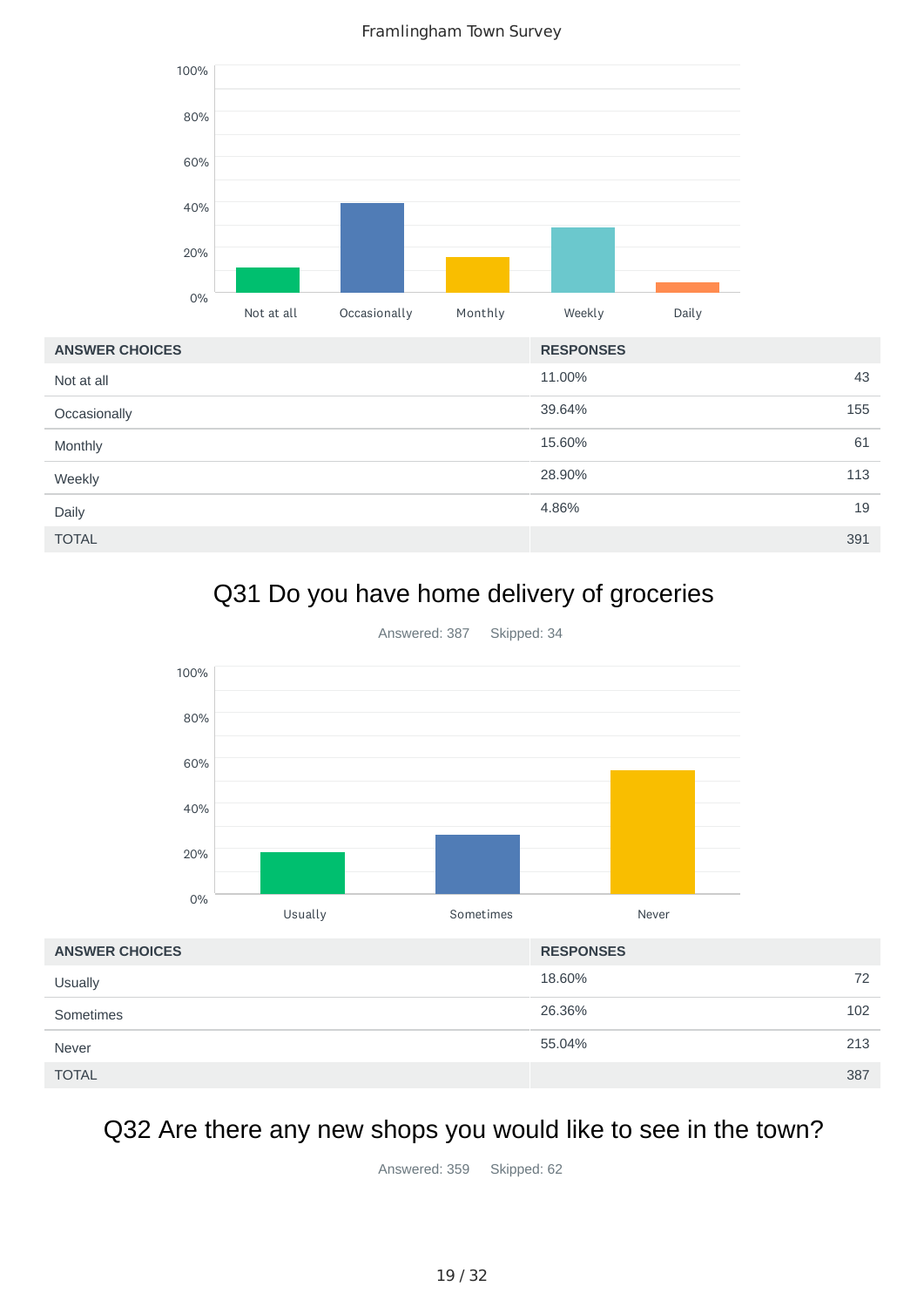Framlingham Town Survey



| <b>ANSWER CHOICES</b> | <b>RESPONSES</b> |
|-----------------------|------------------|
| Yes                   | 71.31%<br>256    |
| <b>No</b>             | 24.23%<br>87     |
| <b>TOTAL</b>          | 359              |

## Q33 How often do members of your household use the Framlingham Medical Practice?



|                                  | the control of the |     |
|----------------------------------|--------------------|-----|
| <b>ANSWER CHOICES</b>            | <b>RESPONSES</b>   |     |
| Weekly                           | 2.56%              | 10  |
| Monthly                          | 14.62%             | 57  |
| Occasionally throughout the year | 66.67%             | 260 |
| Rarely                           | 16.15%             | 63  |
| <b>TOTAL</b>                     |                    | 390 |

## Q34 How long do you usually have to wait for an appointment?

Answered: 384 Skipped: 37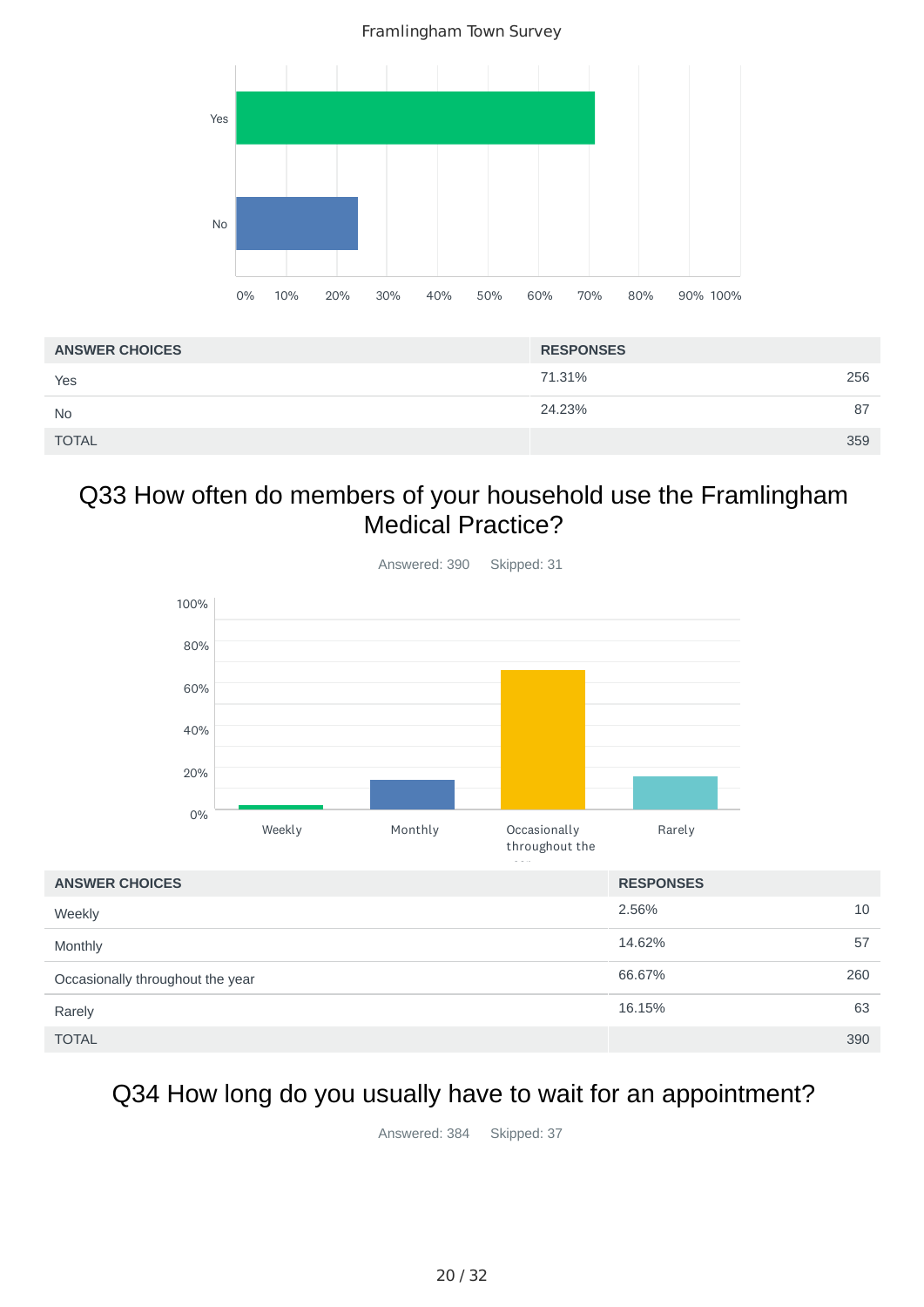10.94% 42 45.31% 174 17.71% 68 14.84% 57 11.20% 43 TOTAL 384 Same day Within a few days Within a week More than one week We book in advance 0% 20% 40% 60% 80% 100% **ANSWER CHOICES RESPONSES** Same day Within a few days Within a week More than one week We book in advance

## Q35 Do members of your household use other health and welfare services in Framlingham?



| <b>ANSWER CHOICES</b> | <b>RESPONSES</b> |     |
|-----------------------|------------------|-----|
| Yes                   | 25.98%           | 99  |
| <b>No</b>             | 72.44%           | 276 |
| <b>TOTAL</b>          |                  | 381 |

### Q36 If a member of your household has to go to Ipswich Hospital, how do they travel?

Answered: 378 Skipped: 43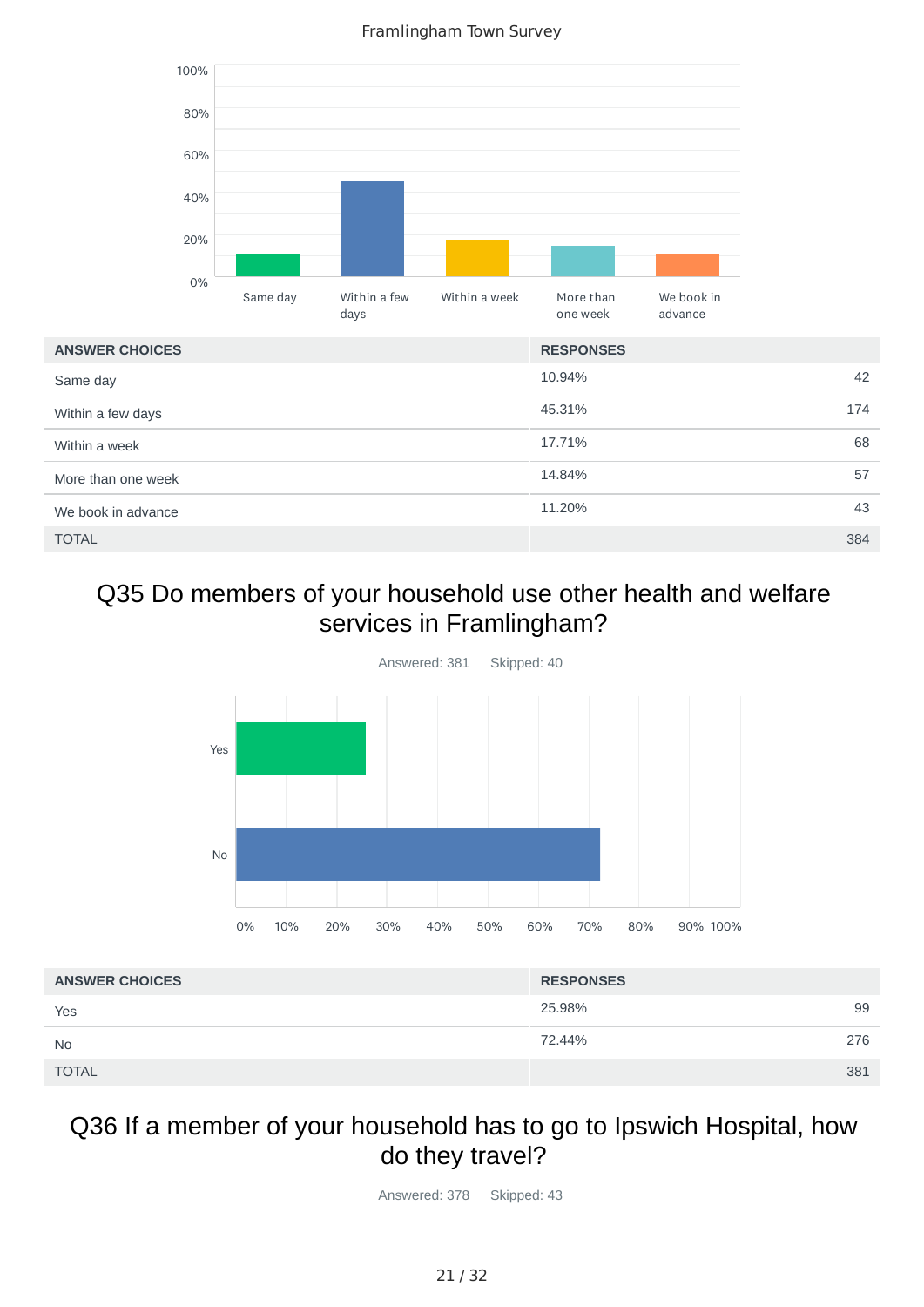Framlingham Town Survey



## Q37 Do members of your household have problems getting to the hospital?



| <b>ANSWER CHOICES</b> | <b>RESPONSES</b> |     |
|-----------------------|------------------|-----|
| Yes                   | 9.26%            | 34  |
| <b>No</b>             | 90.19%           | 331 |
| <b>TOTAL</b>          |                  | 367 |

## Q38 Do you and your family feel Framlingham is a safe place to live?

Answered: 384 Skipped: 37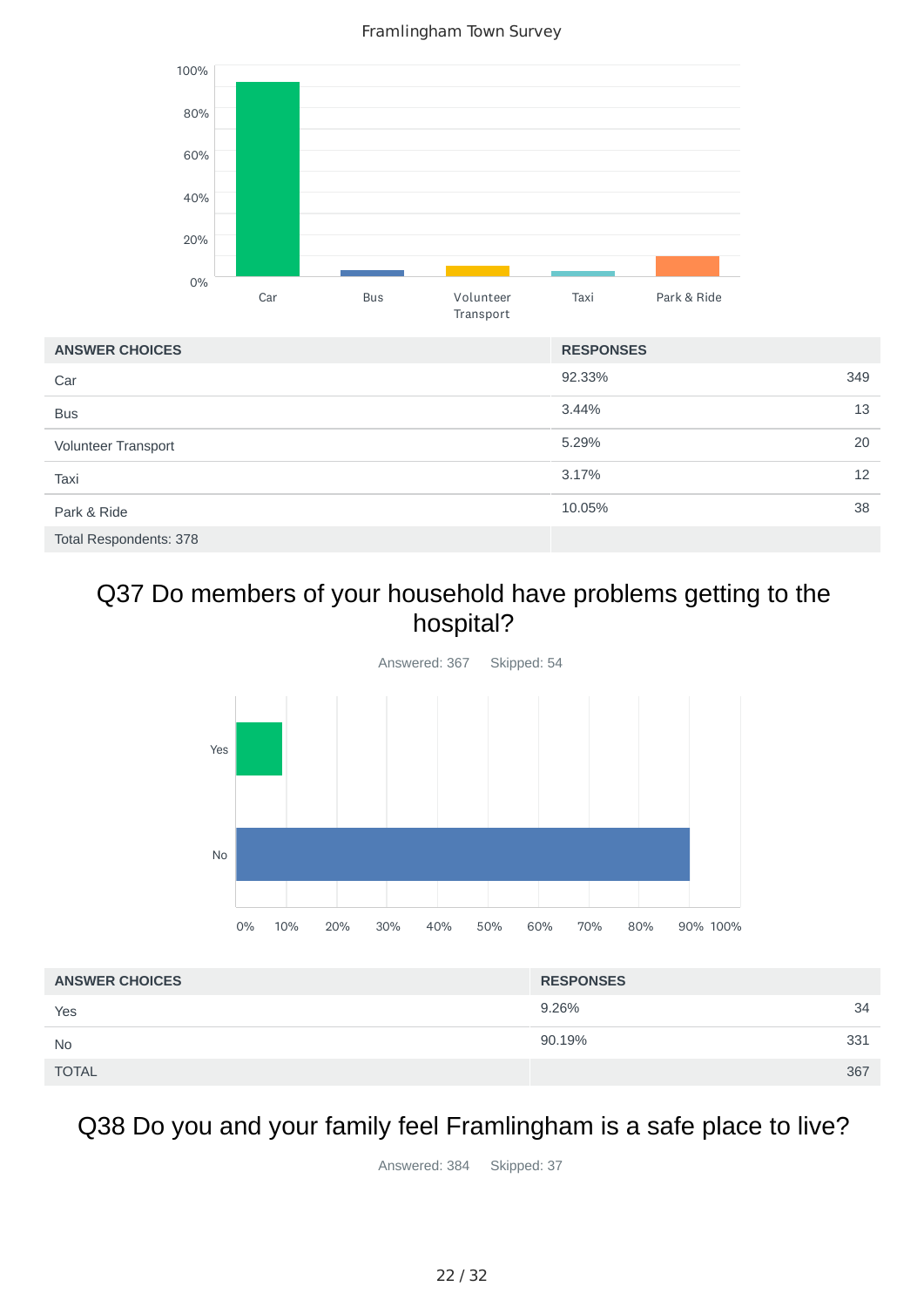Framlingham Town Survey



| <b>ANSWER CHOICES</b> | <b>RESPONSES</b> |     |
|-----------------------|------------------|-----|
| Yes                   | 92.19%           | 354 |
| <b>No</b>             | 7.29%            | 28  |
| <b>TOTAL</b>          | 384              |     |

### Q39 Do you and your family support the idea of CCTV in the centre of the town, with the possibility of including the Elms and Fore Street car parks?



| <b>ANSWER CHOICES</b> | <b>RESPONSES</b> |  |
|-----------------------|------------------|--|
| Yes                   | 304<br>79.17%    |  |
| <b>No</b>             | 19.79%<br>76     |  |
| <b>TOTAL</b>          | 384              |  |

# Q40 Is the street lighting adequate?

Answered: 386 Skipped: 35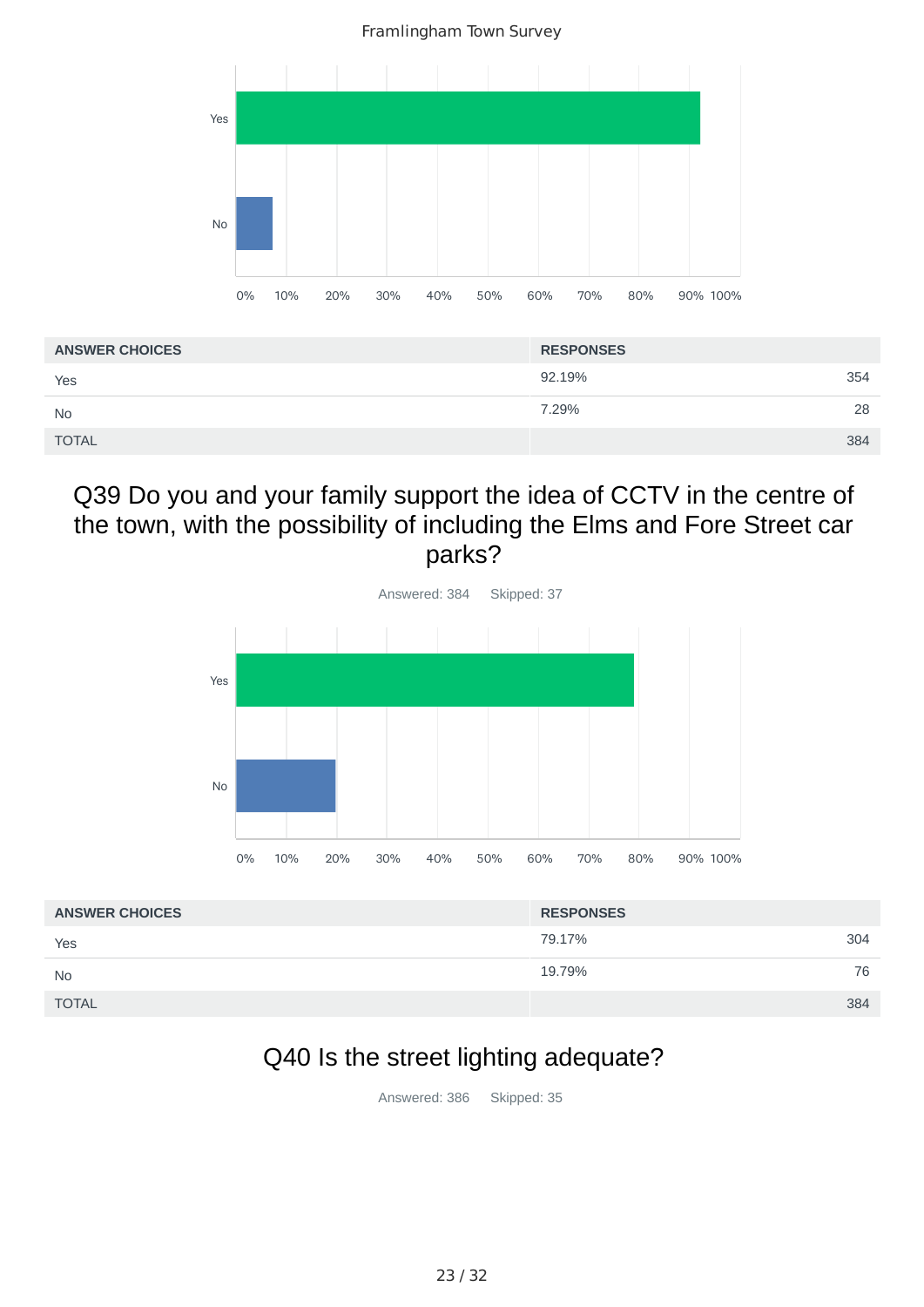Framlingham Town Survey



| <b>ANSWER CHOICES</b> | <b>RESPONSES</b> |     |
|-----------------------|------------------|-----|
| Yes                   | 82.64%           | 319 |
| <b>No</b>             | 16.06%           | 62  |
| <b>TOTAL</b>          |                  | 386 |

## Q41 Have members of your household suffered any criminal damage/theft/antisocial behaviour in the town in the last 2 years?



| <b>ANSWER CHOICES</b> | <b>RESPONSES</b> |     |
|-----------------------|------------------|-----|
| Yes                   | 18.09%           | 70  |
| <b>No</b>             | 80.62%           | 312 |
| <b>TOTAL</b>          |                  | 387 |

# Q42 Which public green spaces do you or your family use?

Answered: 384 Skipped: 37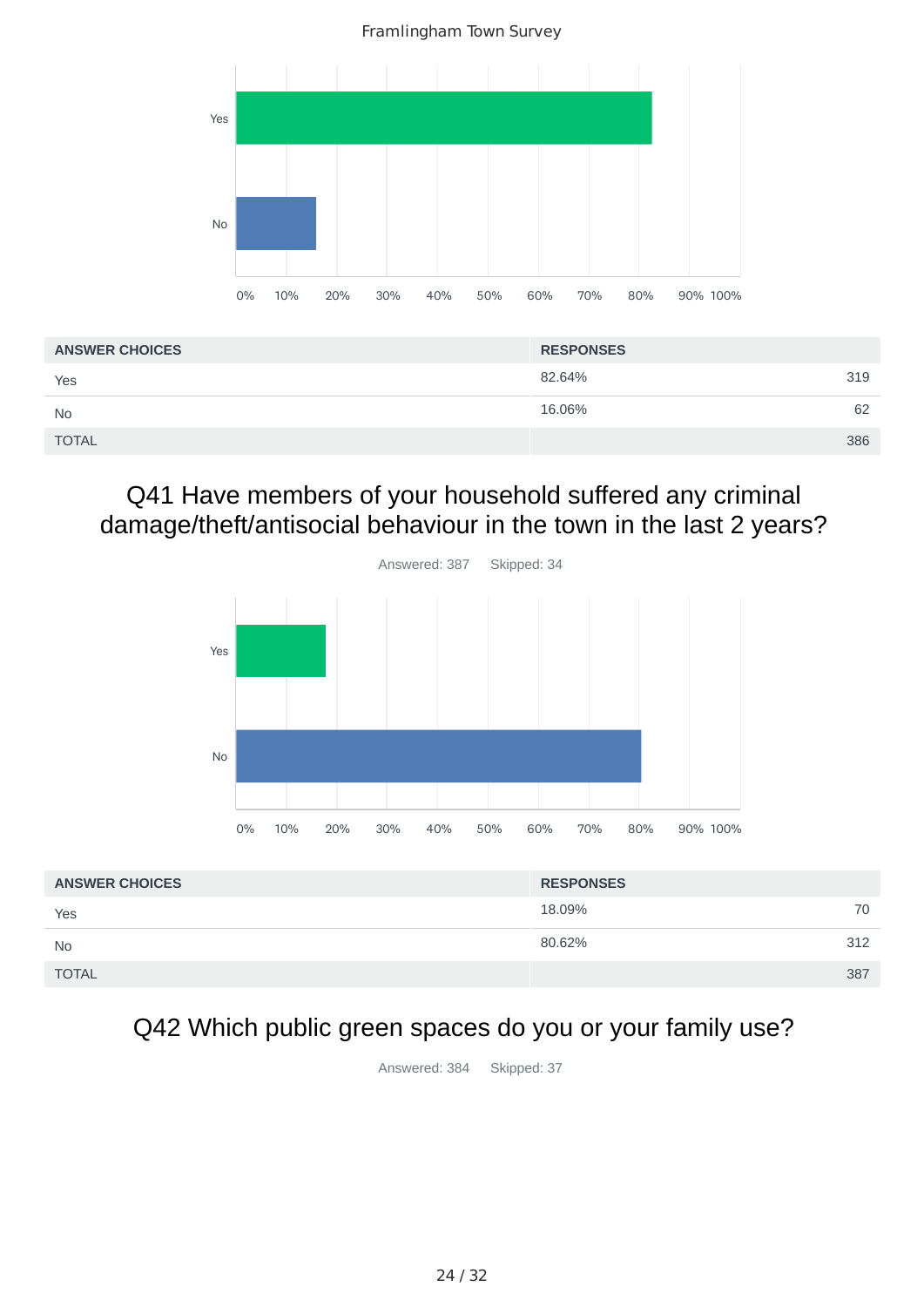Framlingham Town Survey



|                         | <b>OFTEN</b>  | <b>OCCASIONALLY</b> | <b>NEVER</b>  | <b>TOTAL</b> |
|-------------------------|---------------|---------------------|---------------|--------------|
| Castle Meadow           | 35.67%<br>127 | 58.71%<br>209       | 5.62%<br>20   | 356          |
| Pageant Field           | 22.36%<br>72  | 54.35%<br>175       | 23.29%<br>75  | 322          |
| The Mere                | 39.20%        | 52.56%              | 8.24%         |              |
|                         | 138           | 185                 | 29            | 352          |
| The Fens                | 36.31%<br>118 | 40.31%<br>131       | 23.38%<br>76  | 325          |
| Footpaths & Bridlepaths | 55.95%<br>188 | 37.50%<br>126       | 6.55%<br>22   | 336          |
| Castle Keep play area   | 3.86%<br>10   | 13.90%<br>36        | 82.24%<br>213 | 259          |
| Castle Brooks play area | 9.89%<br>26   | 14.45%<br>38        | 75.67%<br>199 | 263          |
| Bibby's Way play area   | 3.23%<br>8    | 10.89%<br>27        | 85.89%<br>213 | 248          |

## Q43 Do we need to increase our public green spaces?

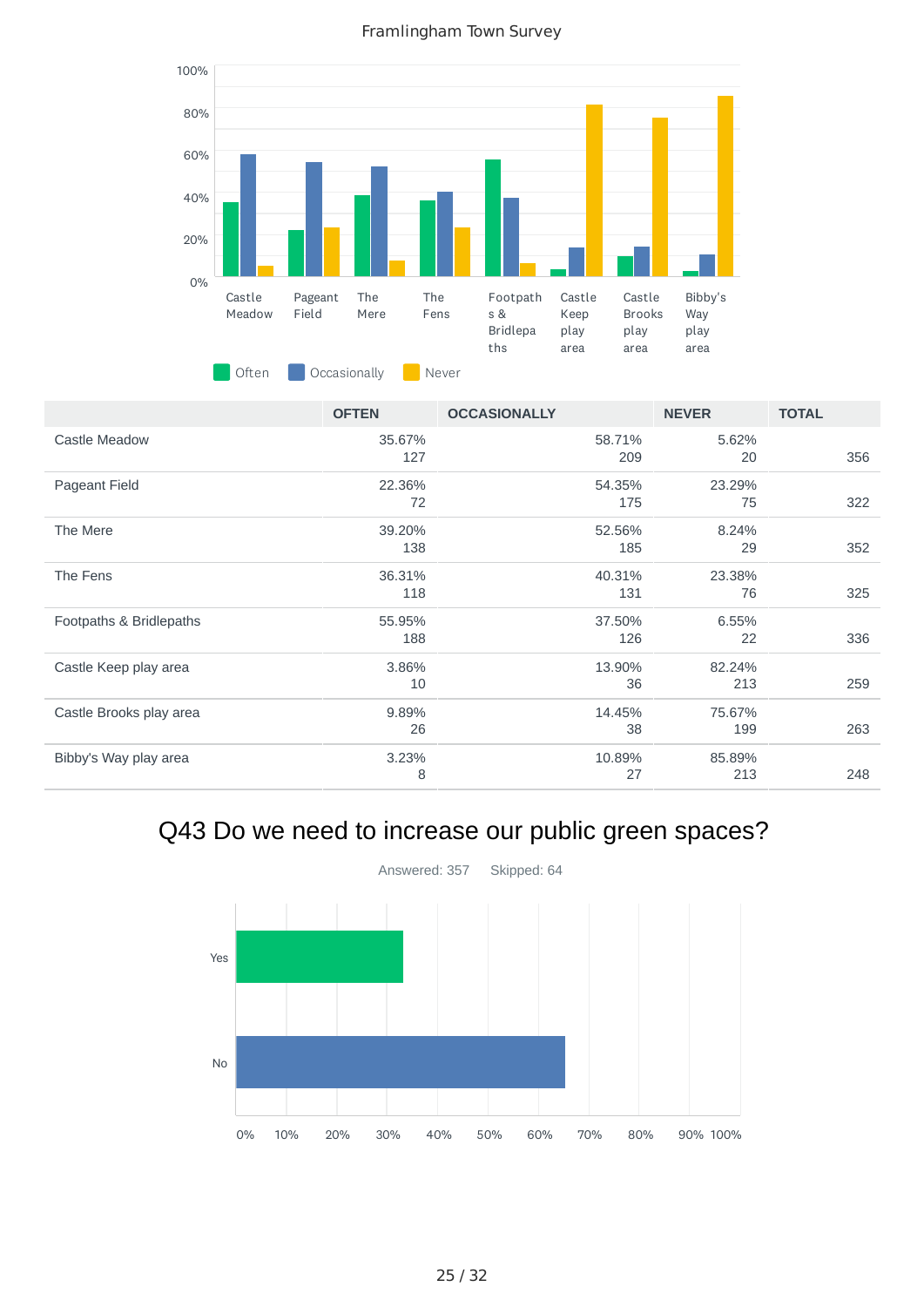| <b>ANSWER CHOICES</b> | <b>RESPONSES</b> |     |
|-----------------------|------------------|-----|
| Yes                   | 33.33%           | 119 |
| <b>No</b>             | 65.55%           | 234 |
| <b>TOTAL</b>          |                  | 357 |

## Q44 What do you use green public spaces for?



| <b>Picnics</b>   |  |
|------------------|--|
| Community events |  |

Playing

| Community events       | 39.19% | 145 |
|------------------------|--------|-----|
| Family events          | 26.76% | 99  |
| Meeting place          | 20.27% | 75  |
| Total Respondents: 370 |        |     |

23.24% 86

## Q45 Could the public green spaces be improved with different management or additional facilities?

Answered: 310 Skipped: 111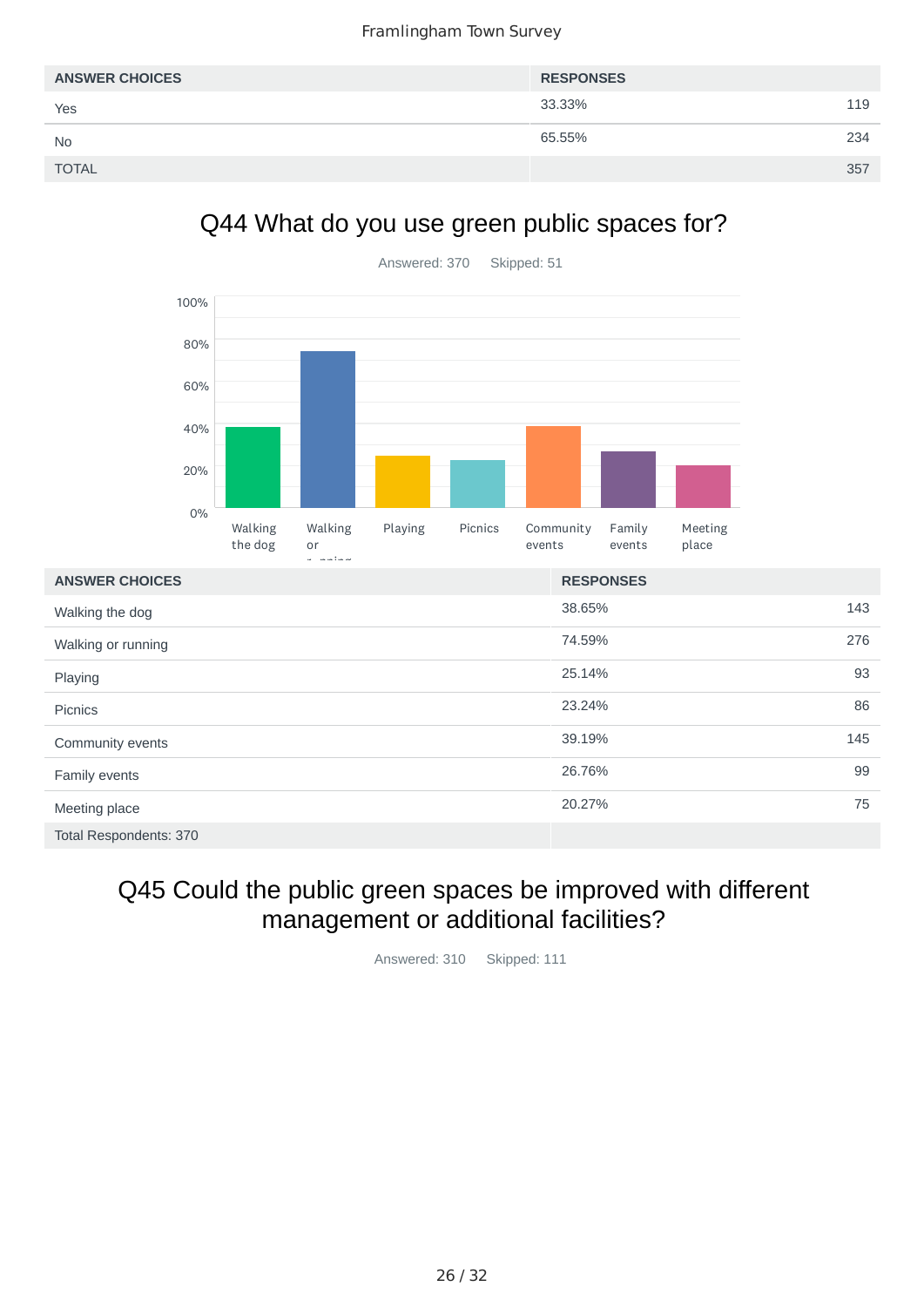

| <b>ANSWER CHOICES</b> | <b>RESPONSES</b> |     |
|-----------------------|------------------|-----|
| Yes                   | 40.32%           | 125 |
| <b>No</b>             | 53.87%           | 167 |
| <b>TOTAL</b>          |                  | 310 |

## Q46 Do we have adequate recycling banks in the town?



| <b>ANSWER CHOICES</b> | <b>RESPONSES</b> |     |
|-----------------------|------------------|-----|
| Yes                   | 36.84%           | 140 |
| <b>No</b>             | 61.84%           | 235 |
| <b>TOTAL</b>          |                  | 380 |

## Q47 Should Framlingham now develop strategies for environmental sustainability and zero carbon targets?

Answered: 347 Skipped: 74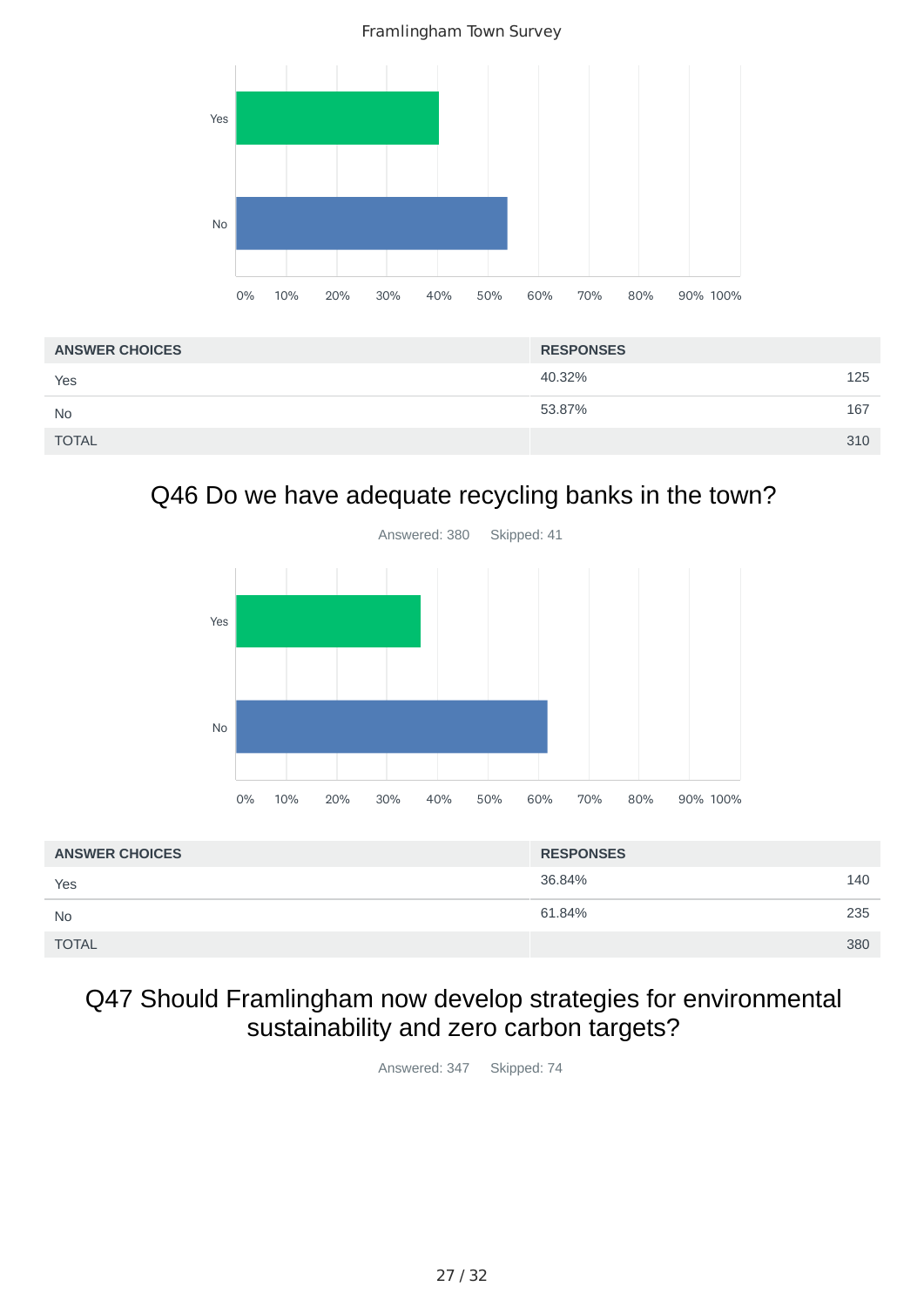Framlingham Town Survey



| <b>ANSWER CHOICES</b> | <b>RESPONSES</b> |     |
|-----------------------|------------------|-----|
| Yes                   | 68.88%           | 239 |
| <b>No</b>             | 27.95%           | 97  |
| <b>TOTAL</b>          |                  | 347 |

## Q48 Do you know what your Town Council does and its responsibilities?



| <b>ANSWER CHOICES</b> | <b>RESPONSES</b> |     |
|-----------------------|------------------|-----|
| Yes                   | 68.44%           | 258 |
| <b>No</b>             | 31.56%           | 119 |
| <b>TOTAL</b>          |                  | 377 |

# Q49 If you need to contact the Town Council how would you do this?

Answered: 380 Skipped: 41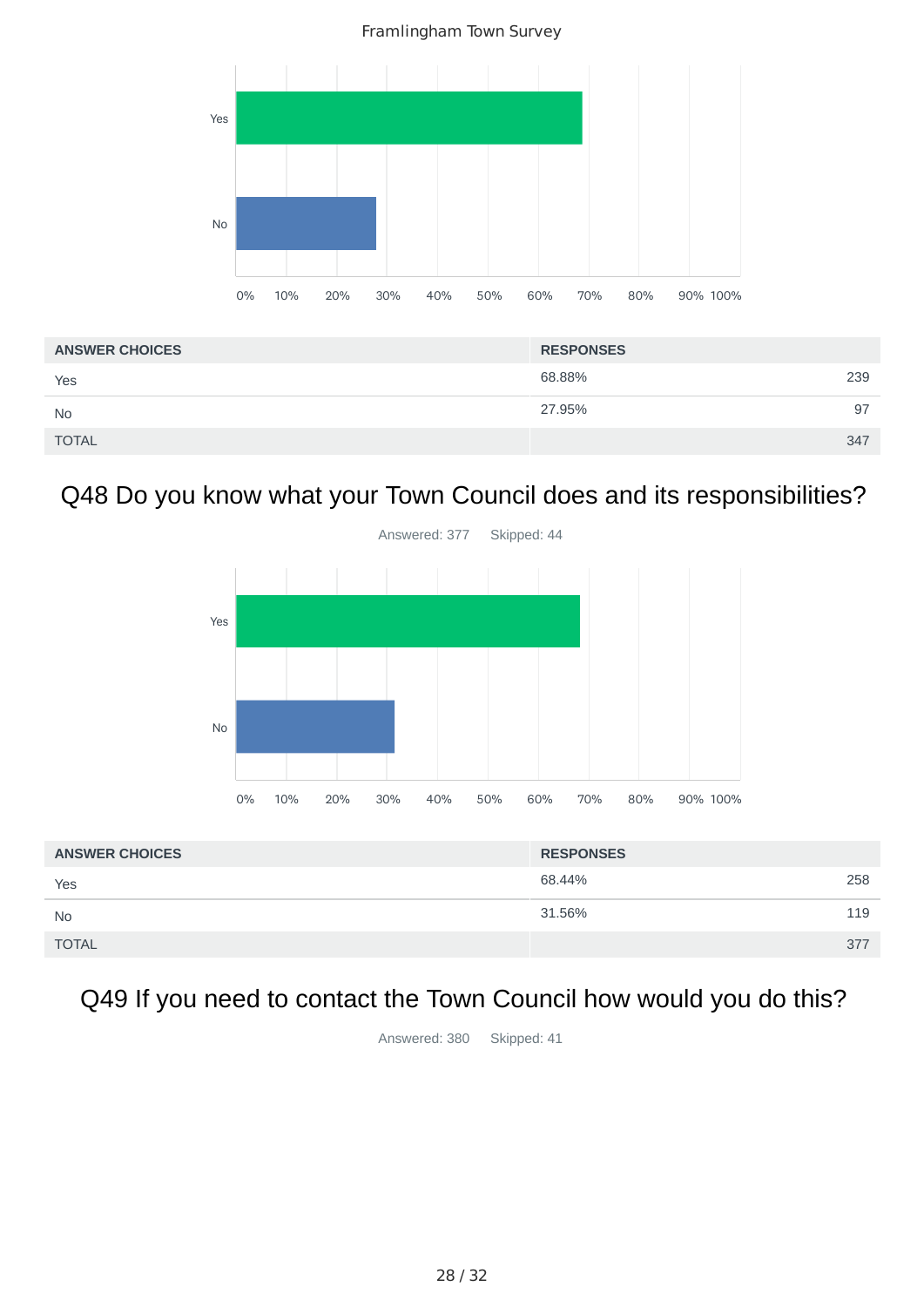Framlingham Town Survey



# Q50 How well does the council communicate with residents?



Answered: 381 Skipped: 40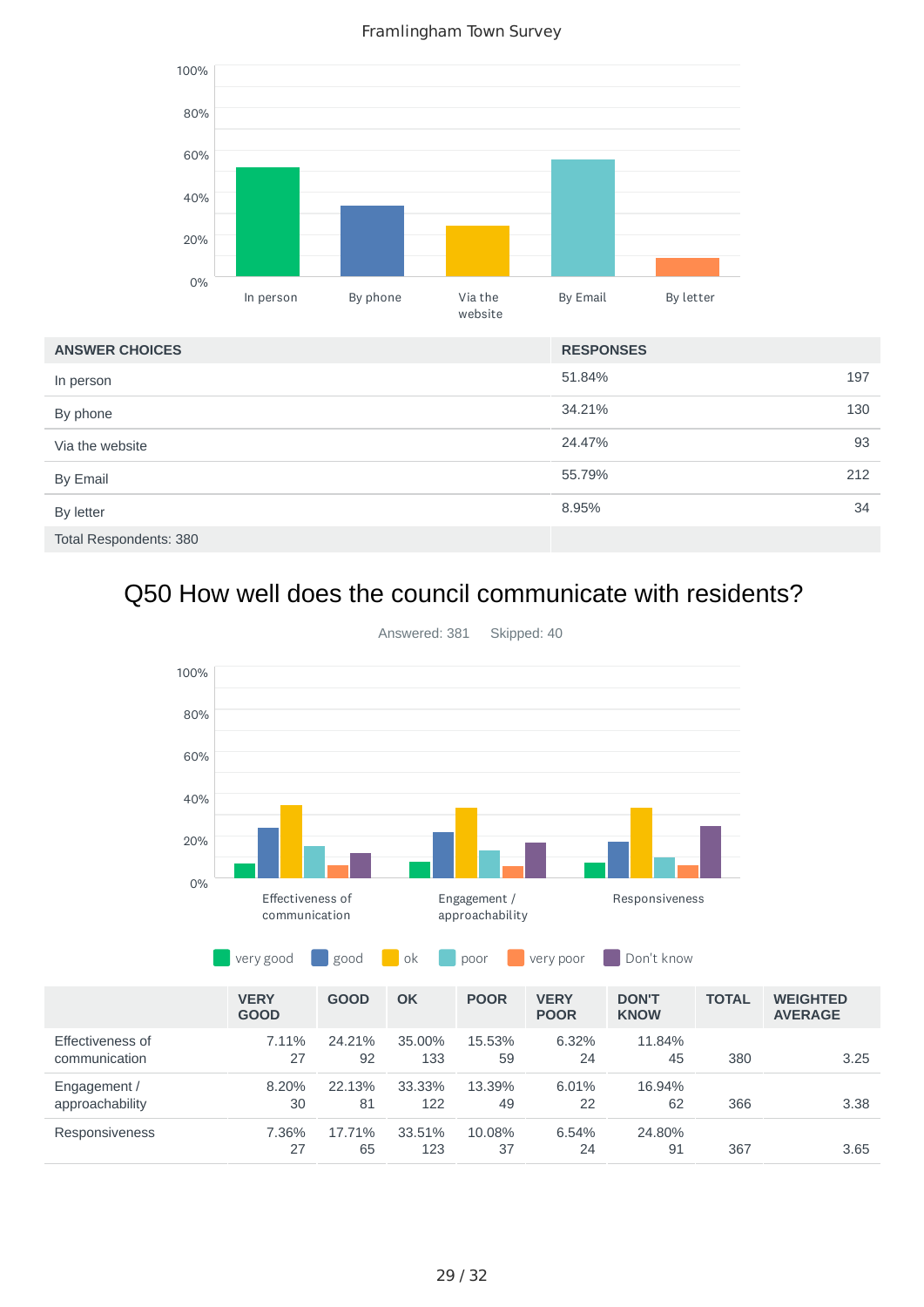#### Q51 Do you use the official Framlingham Town website, and how effective is it?



#### Q52 Could the website be improved by changing it or adding more information?



| <b>ANSWER CHOICES</b> | <b>RESPONSES</b> |  |
|-----------------------|------------------|--|
| Yes                   | 39.68%<br>98     |  |
| <b>No</b>             | 50.61%<br>125    |  |
| <b>TOTAL</b>          | 247              |  |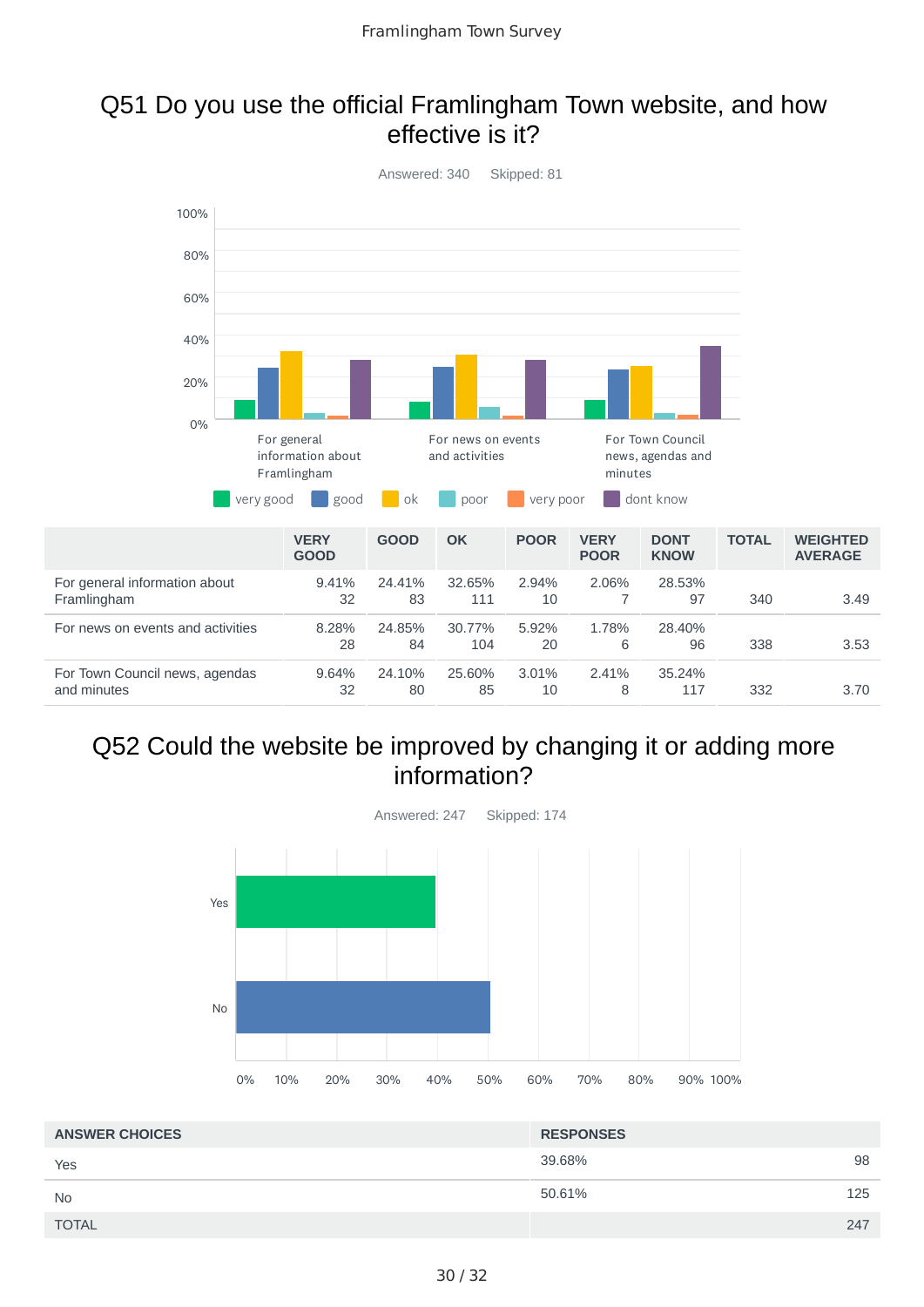### Q53 How does your household prefer to receive news and information from the Town Council? (tick any that apply)



Q54 We aim to communicate more directly with residents via a new online newsletter. Subscribing to this the most effective way to keep up to date on news, events and Town Council decisions. It's totally free. Would your household like to sign up to these monthly news emails?